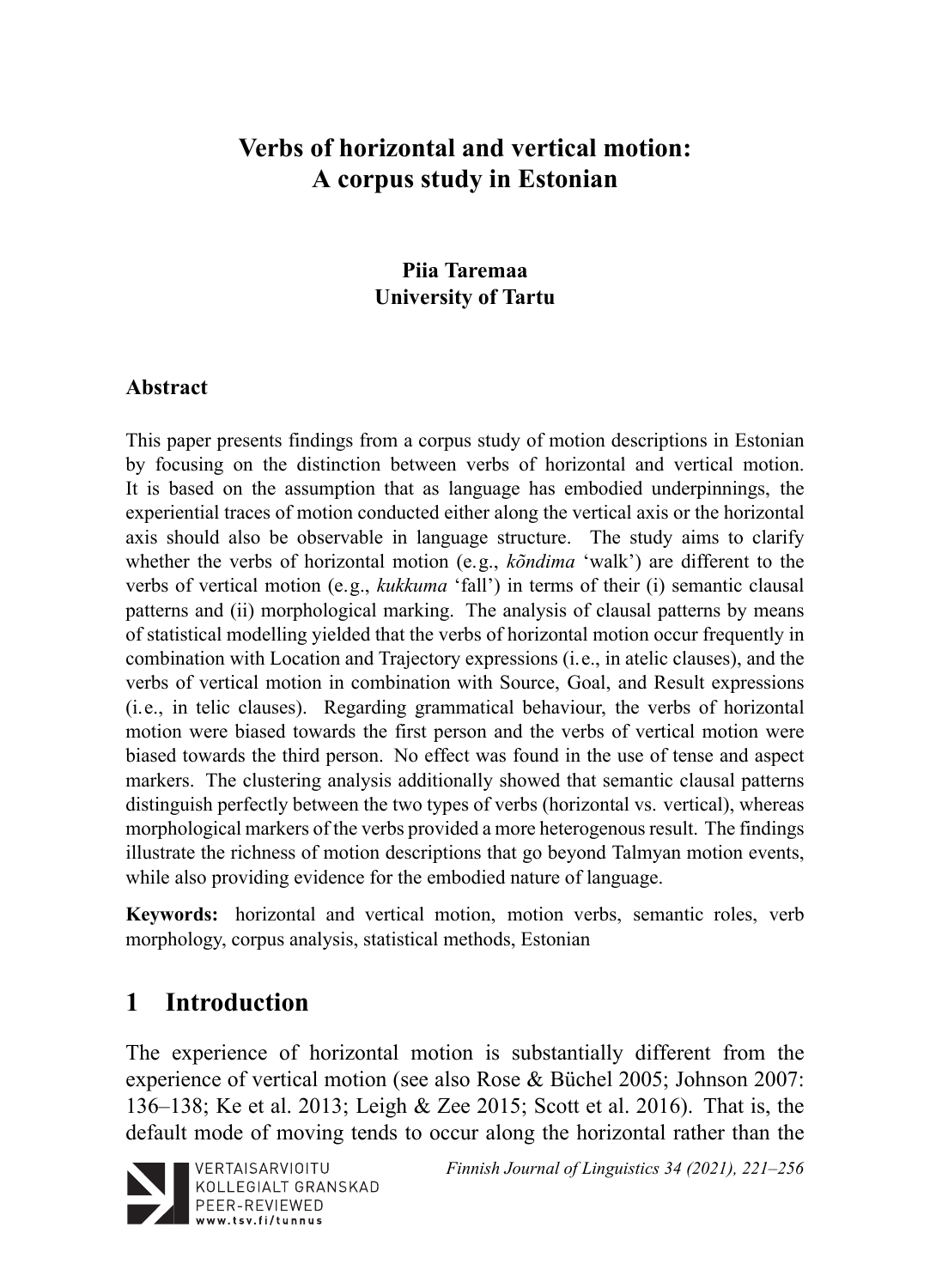vertical axis. As for our visual field, the starting and final point of vertical motion is often visually observable, which is not necessarily the case with horizontal motion (see also Tragel & Veismann 2008). Furthermore, due to gravity, vertical motion entails force dynamics in that moving upwards typically requires energy and resistance, whereas moving downwards is fast and effortless. Horizontal motion has a more modest association with the characteristics of force dynamics, as there is less resistance from gravity (with regard to force, see also Talmy 1988; 2000a; Glenberg & Kaschak 2002; Huumo 2007).

Therefore, and if language is grounded in experience and perception (Johnson 1987; Glenberg & Kaschak 2002; Tyler & Evans 2003; Zwaan 2003; Bergen & Chang 2005; Gibbs 2006; Barsalou 2008; Johansson Falck & Gibbs 2013), the descriptions of horizontal motion and vertical motion should be significantly different. This facet of motion – horizontal vs. vertical motion – has gained little research interest despite the fact that the domain of motion is extensively studied in cognitive linguistics (for an overview, see Filipović & Ibarretxe-Antuñano 2019).

That is, much of the research on motion descriptions is based on Leonard Talmy's (1985; 2000b) seminal work on motion events and lexicalisation patterns. Since then, a plethora of studies have been devoted to establishing how motion is expressed in individual languages and across languages (e.g. Aske 1989; Choi & Bowerman 1991; Slobin 1996; 2004; Gennari et al. 2002; Ibarretxe-Antuñano 2004; Bohnemeyer et al. 2007; Pasanen & Pakkala-Weckström 2008; Croft et al. 2010; Goschler & Stefanowitsch 2013a; Slobin et al. 2014; Matsumoto & Kawachi 2020; Tuuri & Belliard 2021).<sup>1</sup> In Talmy's (1985; 2000b) model, the focus is on the expression of Path and Manner, and languages are divided into two broad categories based on the general preferences of a language. Languages that tend to encode Path in the verb are *verb-framed languages* (e.g., Spanish), and those that tend to encode Path outside the verb as a "satellite" are *satellite-framed languages* (e.g., English). Typically, and as also pointed out by Talmy (2000b: 52–53), languages can combine these strategies. This can be exemplified by the English language. The verb-framed strategy is used in the phrase *they entered the room*, and the satellite-framed strategy in the phrase *they ran into the room*. Thus, and because languages tend to use both strategies, and some languages

 $<sup>1</sup>$  An interested reader will find a thorough overview of Finnish motion verbs in Pajunen (2001:</sup> 185–272) and Sivonen (2005).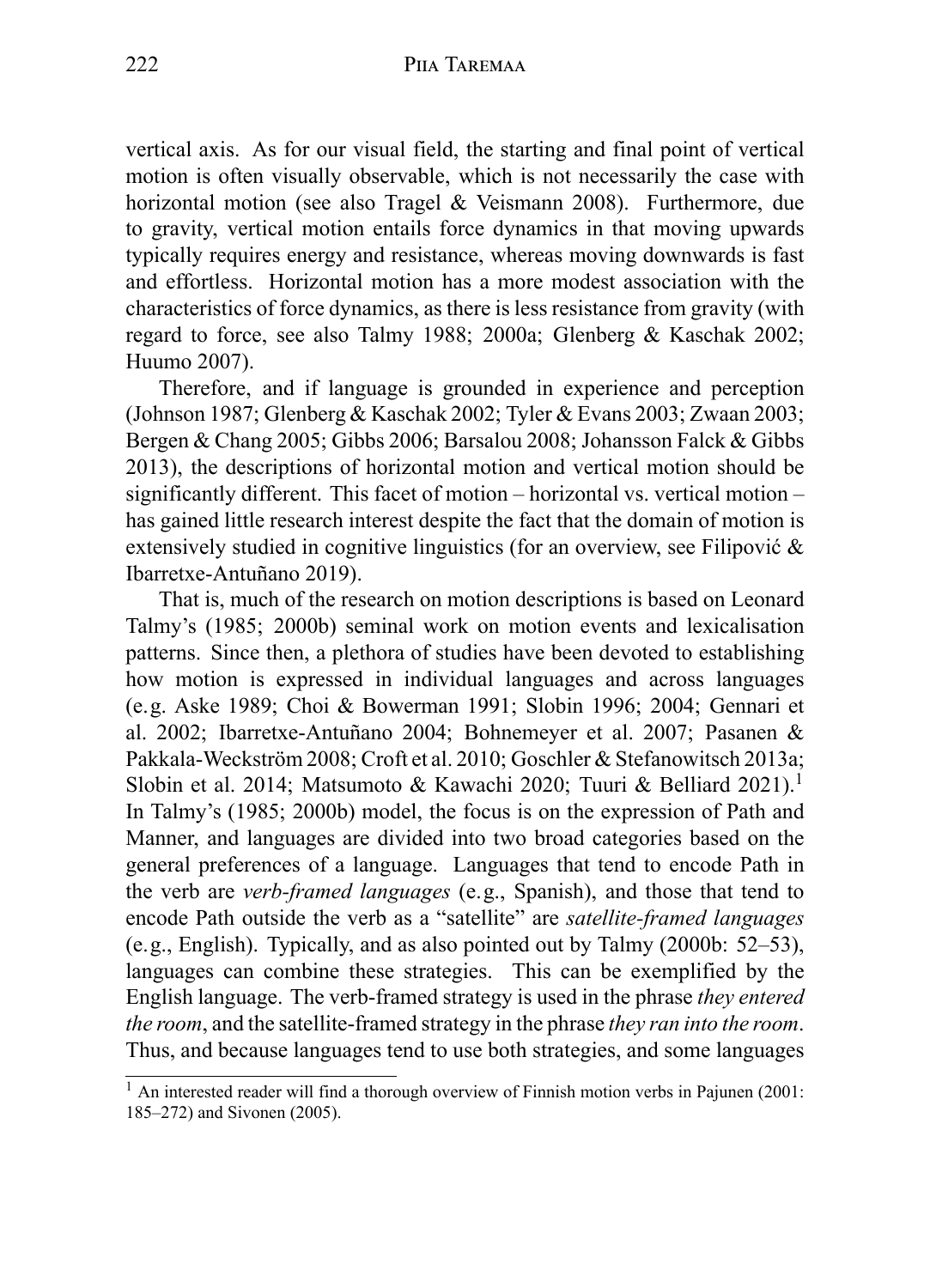do not seem to fit into this model at all (Slobin 2004; Huang & Tanangkingsing 2005), researchers generally agree that these typological observations should be taken to refer to tendencies rather than to a strict dichotomy (Talmy 2000b: 52–53; Kopecka 2006; Filipović 2007; Ibarretxe-Antuñano 2009; Goschler & Stefanowitsch 2013a).

A somewhat separate line of research in motion descriptions has focused on the expression of spatial information in terms of the starting and endpoints of motion. This line of research has mainly focused on the *goal-over-source* principle, originally proposed by Ikegami (1987), and developed by Dirven  $\&$ Verspoor (1998). According to this principle, Goal tends to be expressed far more frequently in languages than Source or Trajectory due to its prominence for a human mind. Again, a number of studies have been conducted in order to test this principle (Stefanowitsch & Rohde 2004; Lakusta & Landau 2005; Nikitina 2009; Papafragou 2010; Lakusta & Carey 2015; Georgakopoulos et al. 2019; Johanson et al. 2019). The result of these Talmyan and goal-bias studies is a rich knowledge on how Path and Manner, and Source and Goal are expressed in the world's languages when depicting motion. However, a motion event comprises much more than just Path and Manner (see also Naidu et al. 2018; Matsumoto & Kawachi 2020), and the goal-bias is not absolute in that some motion verbs are frequently not accompanied by Goal expressions, but rather with other spatial expressions (see also Aske 1989; Stefanowitsch & Rohde 2004; Kopecka 2010; Taremaa 2017; Kopecka & Vuillermet 2021).

Curiously, the expression of motion in terms of horizontality and verticality has received only limited research attention (Naigles & Terrazas 1998; Taremaa 2017; Łozińska & Pietrewicz 2018). For instance, Naigles & Terrazas (1998) demonstrated that in Spanish (a verb-framed language) and English (a satellite-framed language), the use of manner vs. path verbs is closely related to whether the stimuli depict horizontal or vertical motion. Focusing particularly on boundary-crossing events (e.g., entering the room) and events with Sources and/or Goals, they showed that vertical motion triggered a more extensive use of manner verbs in both languages, whereas horizontal motion yielded more path verbs in Spanish and manner verbs in English. Łozinska and Pietrewicz (2018) further showed that in Polish, Russian, and English (all satellite-framed languages), the expression of horizontal motion strongly prefers path verbs, whereas vertical motion is equally likely to be expressed either by manner or path verbs. Thus, the use and choice of motion verbs seem to be closely related to the direction of motion in terms of horizontal and vertical motion. In addition, Taremaa's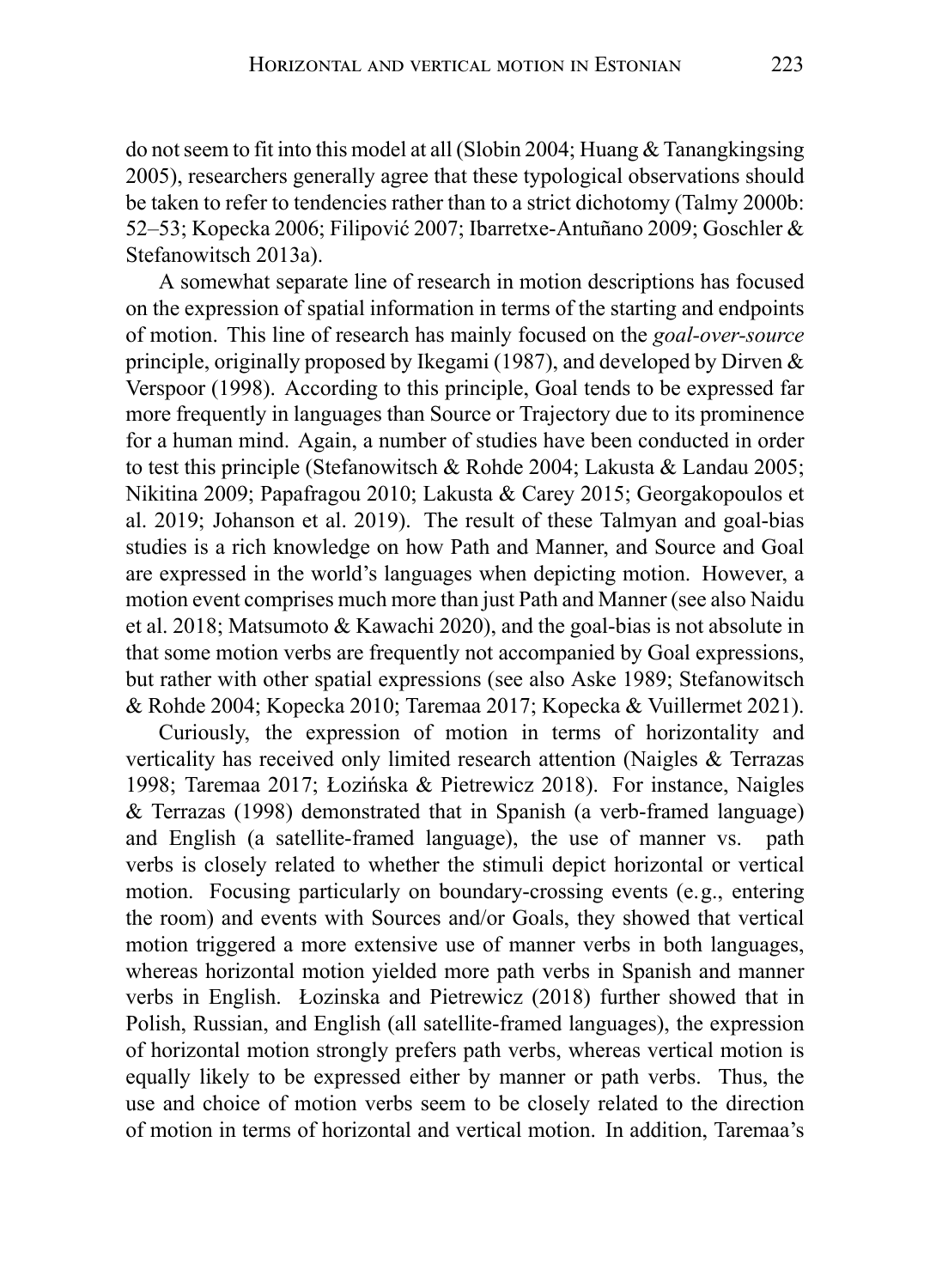(2017) study on Estonian (a satellite-framed language) motion verbs provides preliminary information on whether a verb that expresses horizontal or vertical motion may be in association with the expression of spatial information. For example, verbs of vertical motion tend to co-occur with Source and Goal expressions more frequently than do verbs of horizontal motion. Regarding Estonian in particular, it is also known that aspectual meanings often have a horizontal/vertical motion basis: verbal particles that express vertical motion (e.g., *üles* 'up', *maha* 'down') tend to convey the perfective aspect, whereas verbal particles expressing horizontal motion are more likely to convey the progressive aspect (Tragel & Veismann 2008).

Apart from these few studies, the expression of horizontal and vertical motion is infrequently discussed in the literature of motion events. Consequently, little is known about the linguistic differences between the descriptions of horizontal and vertical motion. The current study aims to examine whether there are linguistic differences in the use of verbs of horizontal vs. vertical motion by focusing on their clausal patterns (e.g., the expression of Source and Goal) and morphology (e.g., person and tense) in the Estonian language. Estonian is a satellite-framed language that shows much intra-language variation with respect to lexicalisation patterns as it commonly applies also verb-framed strategies (Pool & Pajusalu 2012; Pajusalu et al. 2013; Nelis & Miljan 2016; Taremaa 2017). In addition, Estonian features rich morphology which, in turn, enables spatial information to be expressed by various grammatical means such as verbs, case endings, pre- and postpositions, verb particles, and adverbs.

As for terminology used in this study, *motion descriptions* and *motion clauses* both refer to clauses that express actual motion. *Clausal patterns* refer to the structure of motion clauses in terms of the expression of semantic information (e.g., Source and Goal). In other words, clausal patterns stand for typical combinations of semantic units that tend to occur together with a particular verb in a clause. The *morphological behaviour of the verbs*refers to verb morphology (e.g., tense and person). The verbs included can all express *translocational motion*, which is defined here as a change in the position of the mover in space (Langacker 1987: 167; Talmy 2000b: 35–36). Furthermore, the study has a verb-centred approach in that a distinction is made between verbs that express *horizontal motion* (e.g., *kõndima* 'walk') and verbs that express *vertical motion* (e.g., *kukkuma* 'fall'). Thus, in this study, the terms *horizontal* and *vertical* are used only in relation to the meaning of the motion verbs. The corpus data is also gathered via the verbs. Whether or not the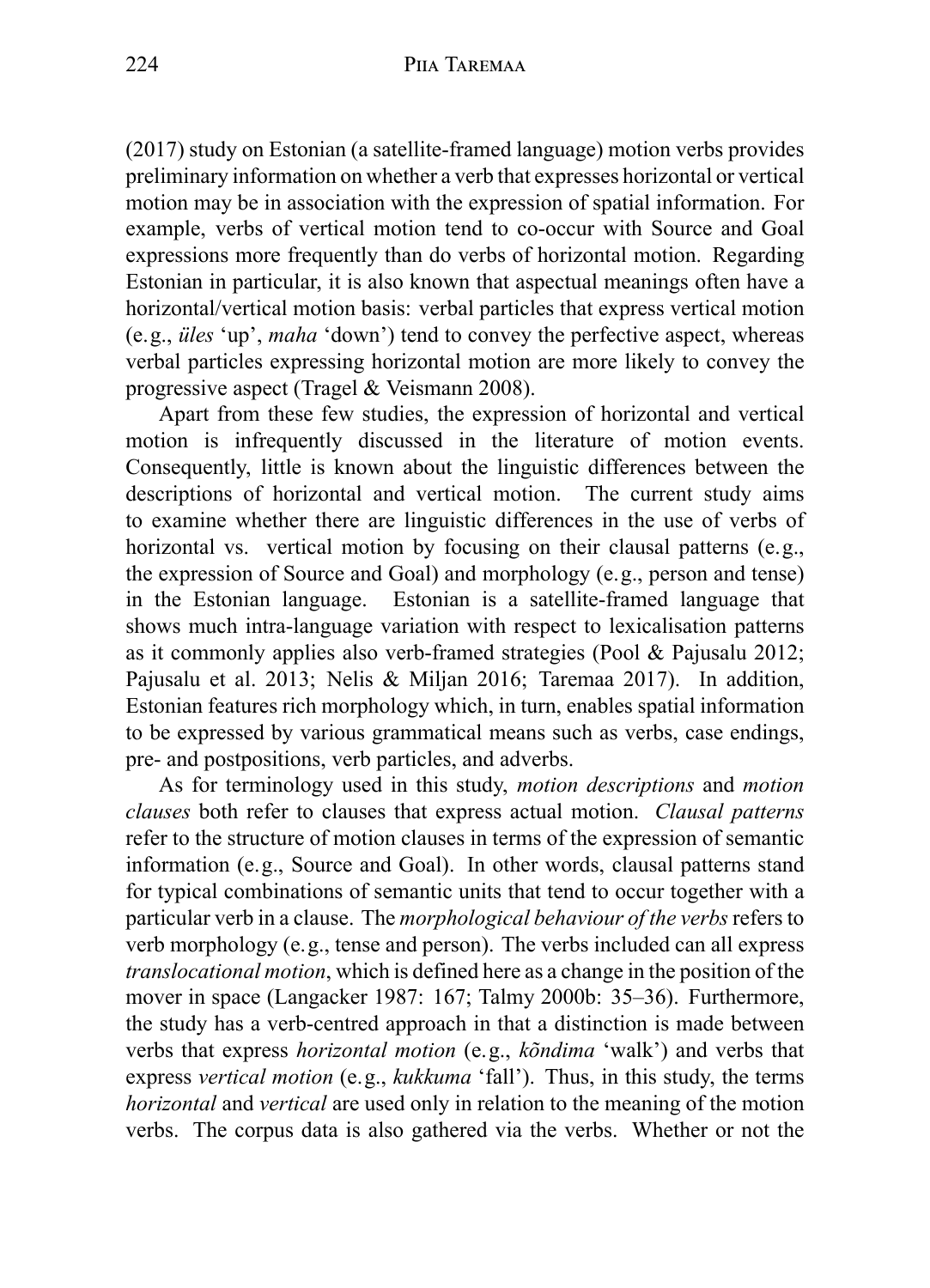clauses themselves express horizontal or vertical motion is not analysed. For example, verbs of horizontal motion can frequently occur in clauses that in fact express vertical motion (e.g., one can walk up and down the stairs). It should also be noted that exact horizontal and vertical motion may not be very typical when one moves over natural landscapes. This is because the landscape may be hilly, and as a result, the mover has to move along higher or lower ascents and descents. Thus, horizontal motion embedded in the meaning of the verbs is taken as motion that is more or less horizontal, and vertical motion is motion that is more or less vertical.

The structure of the paper is as follows. § 2 restates the aim of the study and outlines the research questions. § 3 explains the data extraction principles and analysis methods. § 4 presents the results of the corpus study on Estonian motion descriptions. § 5 discusses the main findings of the study.

### **2 Aim and research questions**

The aim of the study is to clarify the extent to which the use of verbs of horizontal motion can be different to verbs of vertical motion in a satellite-framed language, Estonian. Even though the semantics of the verbs that express horizontal motion (e.g., *kõndima* 'walk') is clearly different to those that express vertical motion (e.g., *kukkuma* 'fall'), it is an open question how these differences in semantics manifest themselves in how the verbs are used in sentential context. Because the two types of motion – horizontal and vertical – are considerably different, I predict that clausal patterns and grammatical characteristics of verbs of horizontal motion (e.g., *kõndima* 'walk') differ from those of verbs of vertical motion (e.g., *kukkuma* 'fall') in that verbs of vertical motion would combine with expressions that indicate the final state or location of the mover more frequently than verbs of horizontal motion.

More specifically, the study has two research questions:

- 1. Which semantic components (e.g., Source and Goal) are typically co-expressed with verbs of horizontal motion and which with verbs of vertical motion in Estonian?
- 2. Do verbs of horizontal motion have different morphological behaviour as compared to verbs of vertical motion?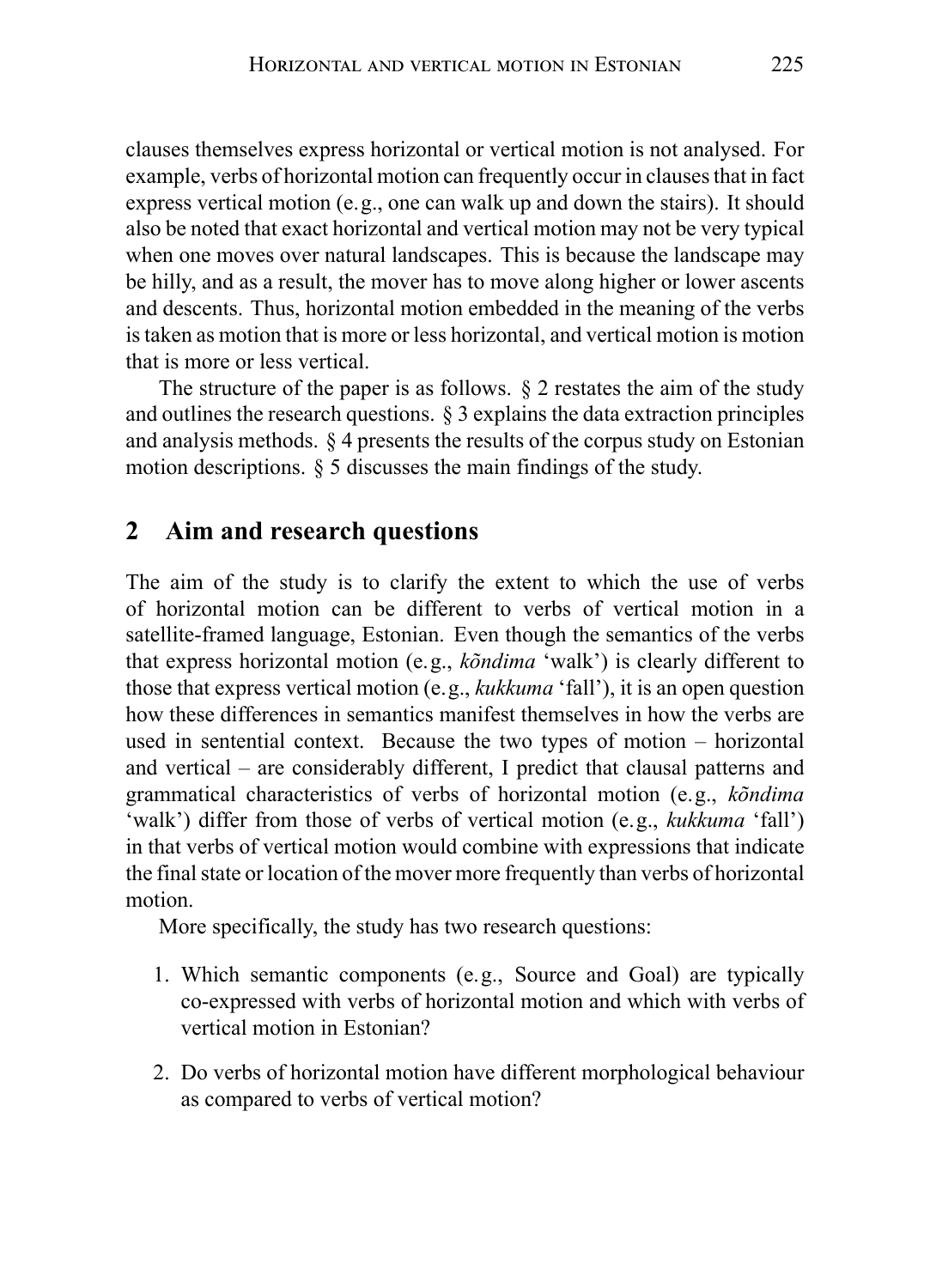To address these two research questions, a corpus study is conducted in which half of the data was gathered via the verbs of horizontal motion, and half of the data via the verbs of vertical motion. The principles of data extraction, and the procedure of data coding and quantitative analysis are covered in the following section.

## **3 Data and method**

Five verbs of horizontal motion (e.g., *kõndima* 'walk') and five verbs of vertical motion (e.g., *kukkuma* 'fall'; see Table 1) were included in the study. The verbs were chosen on the basis of a sorting experiment (Taremaa 2021b). In this mouse-tracking experiment, participants were asked to evaluate the meaning of motion verbs that were presented on a computer screen without any context. Taking one verb at a time, the participants then had to classify the verbs as verbs of horizontal motion, verbs of vertical upwards motion, verbs of vertical downward motion, or verbs with ambiguous meaning.

In order to focus on the verbs that are more or less "specialised" in expressing either horizontal or vertical motion, only the verbs in which the agreement rate in the experiment was equal or near to 100% were included. This ensured that only the verbs upon whose meaning the participants almost unanimously agreed were included in this study. In addition, only the verbs that yielded a sufficient amount of clauses (i.e., those having at least 200 clauses) in the corpora were included in the corpus study.<sup>2</sup> To ensure comparable data across the verbs of horizontal and vertical motion, the verbs of vertical motion only consist of the verbs of downward motion (i.e., the two verbs of upward motion, *kerkima* 'rise' and *tõusma* 'rise, ascend', were excluded from the analysis).

Four verbs of horizontal motion express movement along a surface (e.g., *jalutama* 'walk, stroll') and one verb expresses motion through water (*i.e.*, *ujuma* 'swim'). Three verbs of vertical motion express movement through the air (e.g., *kukkuma* 'fall'), one depicts movement along a surface (i.e., *laskuma* 'descend'), and one describes motion through a liquid (i.e., *vajuma*

<sup>2</sup> Four verbs – two verbs of vertical motion, *prantsatama* 'fall with a crash' (agreement rate 97%, freq. = 84) and *sukelduma* 'dive' (agreement rate 100%, freq. = 197), and two verbs of horizontal motion, *sammuma* 'walk, step' (agreement rate 97%, freq. = 340) and *sõudma* 'row' (agreement rate 97%, freq. = 91) – were disregarded due to their lack of data in the corpora. In addition, the verb *käima* 'walk, go' (agreement rate 95%, freq. = 13,680) was disregarded due to its high polysemy and distinct grammatical behaviour as a core verb (Pajusalu et al. 2013).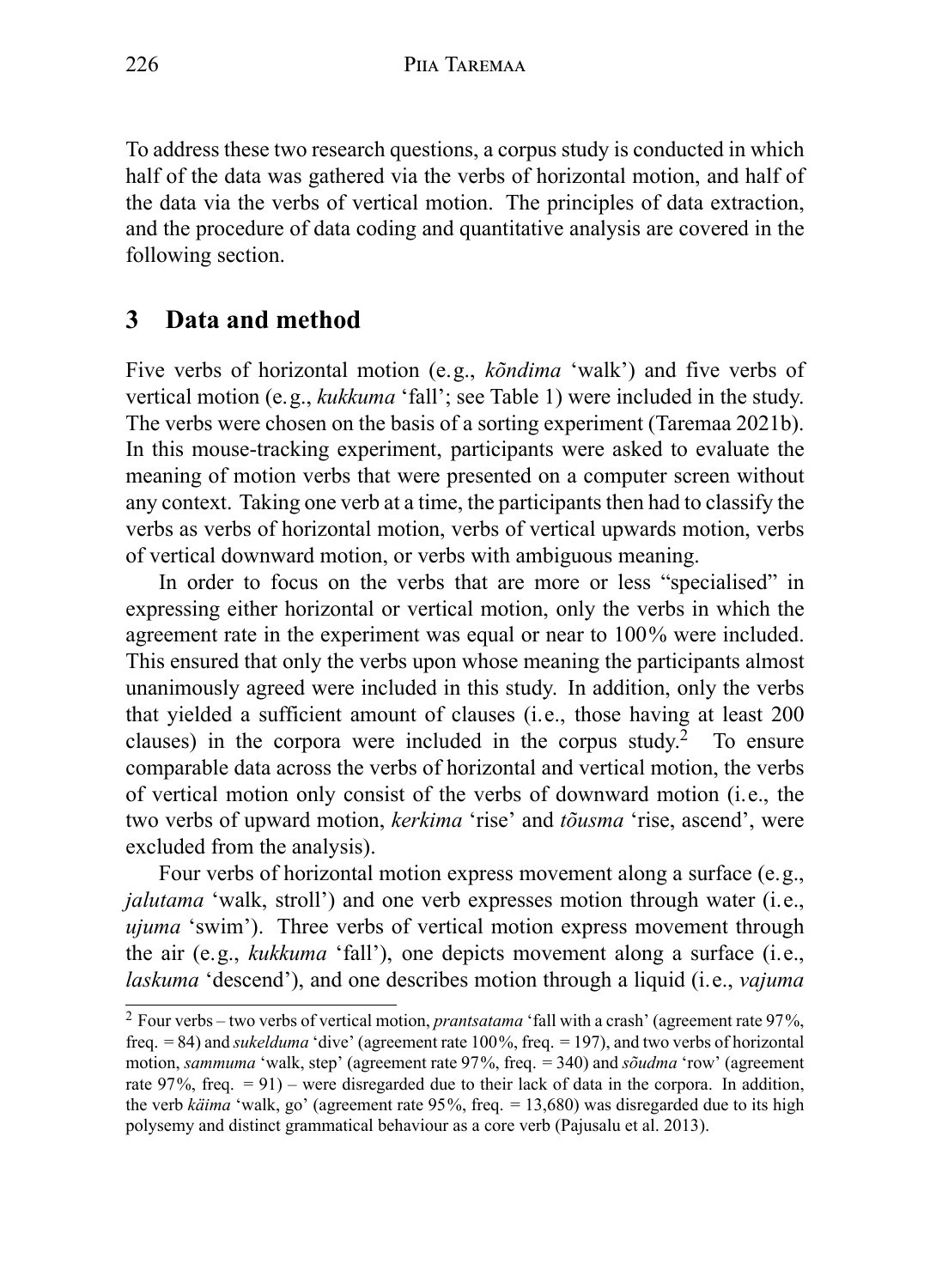| Verb                                | Type<br>of verb | Agreement<br>rate | Frequency<br>in the<br>frequency<br>list <sup>a</sup> |
|-------------------------------------|-----------------|-------------------|-------------------------------------------------------|
| <i>jalutama</i> 'walk, stroll'      | HorVerb         | 97%               | 927                                                   |
| kõndima 'walk'                      | HorVerb         | 97%               | 1,298                                                 |
| <i>marssima</i> 'march'             | HorVerb         | 97%               | 282                                                   |
| <i>ratsutama</i> 'ride, gallop'     | HorVerb         | 95%               | 133                                                   |
| ujuma 'swim'                        | HorVerb         | $100\%$           | 630                                                   |
| kukkuma 'fall'                      | VertVerb        | $100\%$           | 2,438                                                 |
| <i>langema</i> 'fall, come down'    | <b>VertVerb</b> | $100\%$           | 3,462                                                 |
| <i>laskuma</i> 'descend'            | VertVerb        | $100\%$           | 604                                                   |
| <i>pudenema</i> 'fall off, crumble' | VertVerb        | $100\%$           | 319                                                   |
| vajuma 'sink'                       | VertVerb        | 100%              | 1.416                                                 |

**Table 1.** Motion verbs included in the corpus study on the basis of the sorting task (Taremaa 2021b); HorVerb = verbs of horizontal motion, VertVerb = verbs of vertical motion

<sup>a</sup> The frequencies of the verbs are taken from the frequency list that is based on the Balanced Corpus of Estonian (the frequency list is available at: http://www.cl. ut.ee/ressursid/sagedused1/failid/lemma\_kahanevas.txt, accessed 2021-01-29). The size of the Balanced Corpus of Estonian is 15 million words.

'sink'). The verbs in both groups vary greatly as to their general frequencies (frequencies were taken from the frequency list created on the basis of the Balanced Corpus of Estonian). In addition, the verbs of horizontal motion have lower frequencies (min  $= 133$ , max  $= 1,298$ , mean  $= 654$ , median  $=$ 630) than the verbs of vertical motion (min  $=$  319, max  $=$  3,482, mean  $=$ 1,648, median  $= 1,416$ .

With each of the verbs, 200 clauses of actual motion were randomly taken from the written Estonian corpora. *Actual motion* means that all corpus clauses in the data express a visible change of position of some physical entity. Half of the data with each of the verbs (100 clauses) originate from the Estonian fiction corpus<sup>3</sup> and half of the data (100 clauses) originate from

<sup>3</sup> The data from the Estonian fiction corpus was collected in 2013 from: https://www.cl.ut.ee/ korpused/segakorpus/eesti\_ilukirjandus\_1990/.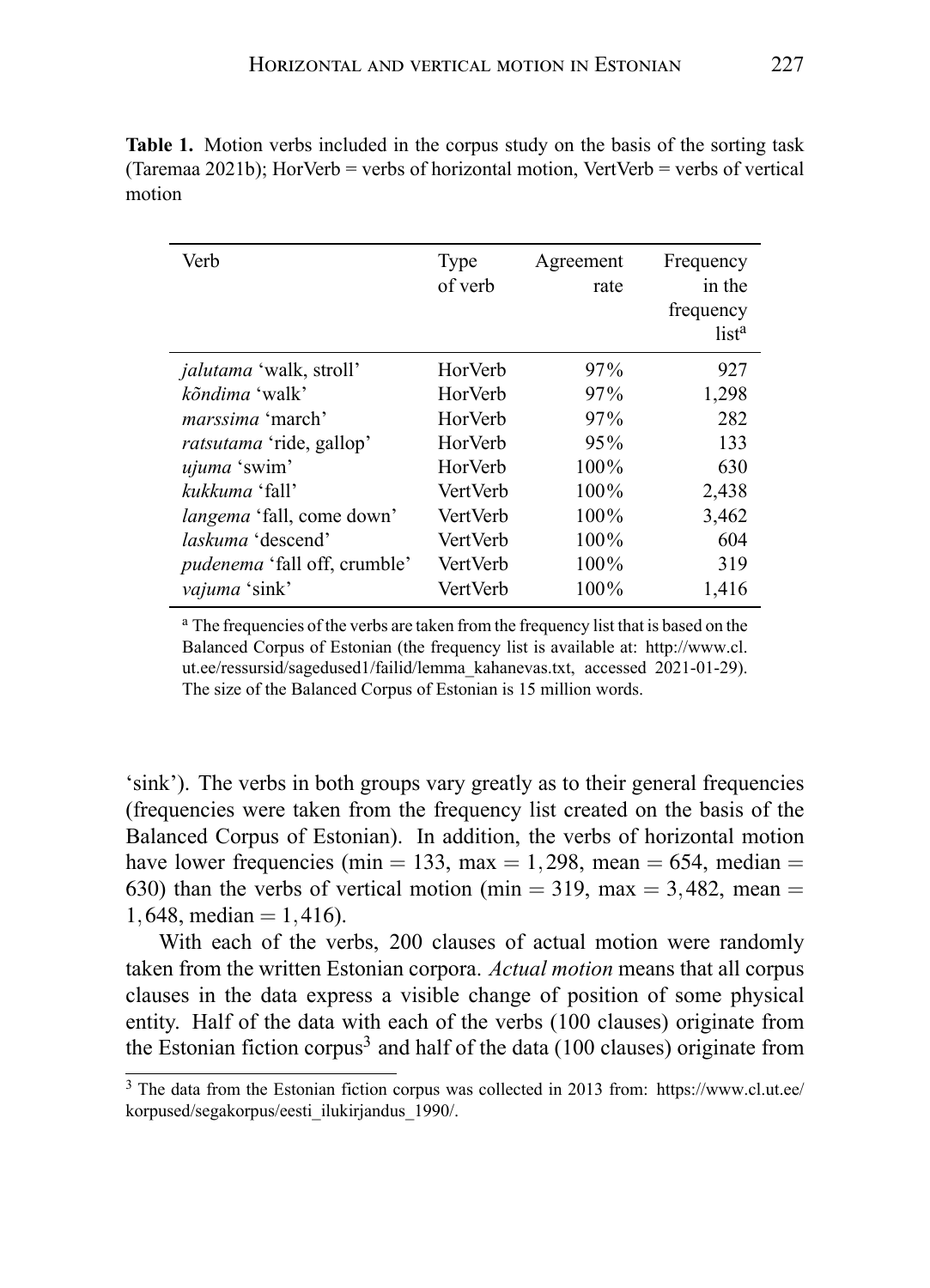the Estonian newspapers' corpora.<sup>4</sup> Altogether, the data consists of 2,000 motion clauses.

The corpus clauses were tagged for a number of variables that characterise the semantic structure of motion clauses and the morphosyntactic patterns of motion verbs. The variables can be divided into four major groups (see Table 2): (i) the dependent variable (i.e., the type of verb (HorVert)); (ii) the general clause-related variables  $(N = 2)$ ; (iii) the variables of the semantic units of the clause  $(N = 13)$ ; (iv) the variables of the grammatical form of the verb in a clause  $(N = 7)$ . The coded data and the R code can be accessed through DataDOI (Taremaa 2021a).

As such, the data to be analysed is multivariate and categorical. In order to assess the inherently multifactorial clausal patterns of motion clauses, a mixture of statistical techniques is applied. First, and as an exploratory study, agglomerative hierarchical clustering is applied to investigate if clustering based on the independent variables results in verb clusters in which the verbs of vertical motion are distinct from the verbs of horizontal motion. Then, the main factors that contribute to the distinction between the two types of verbs are established and the clausal differences of the two types of verbs are further detailed. For these purposes, multifactorial analyses (conditional random forests and inference trees) and univariate analyses (the chi-square test alongside effect size calculations and Pearson's residuals) are applied. All analyses are conducted in R. Agglomerative clustering is performed by the R base package "stats" (R Core Team 2020), conditional random forests and the inference tree by "party" (Hothorn et al. 2015), calculations of the concordance index C by "Hmisc" (Harrell 2021), and uni- and bivariate analyses by "stats" (R Core Team 2020) and "sjPlot" (Lüdecke 2021). The statistical code used can be found in Taremaa (2021a).

<sup>4</sup> The data from the Estonian newspapers' corpora was collected in 2017 via Keeleveeb (http:// www.keeleveeb.ee/). Keeleveeb was chosen because of its user-friendly search engine (currently, both the fiction and newspapers' corpora are accessible via Keeleveeb). To collect newspaper data, 200 random sentences per verb were taken from the seven individual corpora of newspapers (*Eesti Päevaleht*, *Postimees*, *(SL) Õhtuleht*, *Eesti Ekspress*, *Maaleht*, *Valgamaalane*, and *Lääne Elu*). This resulted in 1,400 sentences per verb of which 100 sentences were randomly selected for the analysis.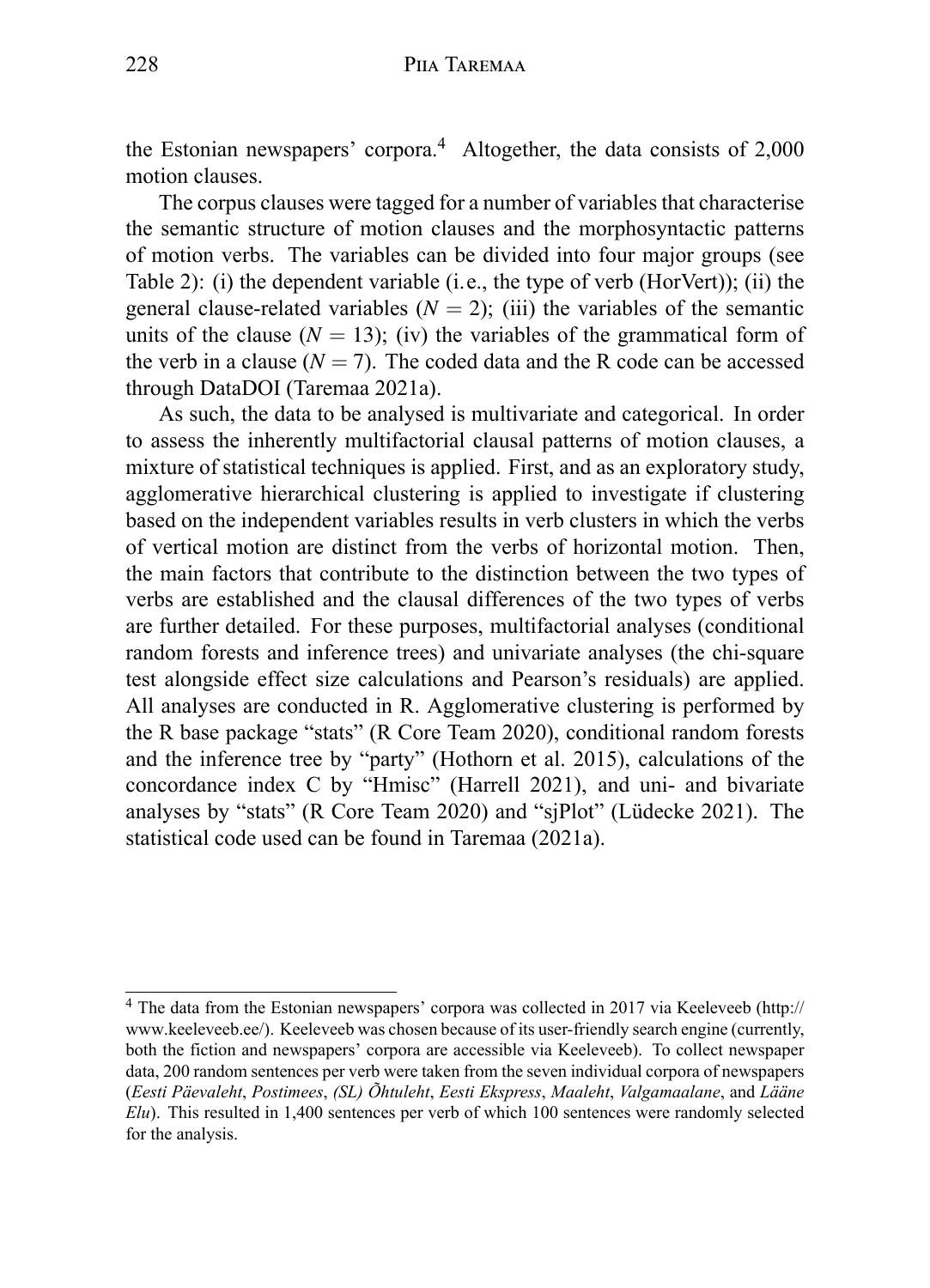| Variable types                       | Variables       | Levels               | Explanations                                                                                                                                                                                                                                                                                                                                                                                  |
|--------------------------------------|-----------------|----------------------|-----------------------------------------------------------------------------------------------------------------------------------------------------------------------------------------------------------------------------------------------------------------------------------------------------------------------------------------------------------------------------------------------|
| Dependent<br>variable                | HorVert         | HorVerb,<br>VertVerb | Type of the verb in terms of<br>horizontal (e.g., kõndima 'walk')<br>vs. vertical motion (e.g., kukkuma<br>'fall')                                                                                                                                                                                                                                                                            |
| Clause-related<br>variables          | Genre           | fiction,<br>journal  | Genre of the corpus clause                                                                                                                                                                                                                                                                                                                                                                    |
|                                      | SpatExprPresent | yes, no              | The presence of a spatial<br>expression (other than the verb)<br>in a clause. Spatial expressions<br>include the expressions of<br>Source, FromDirection, Location,<br>Trajectory, Direction, Goal, and<br>Distance. They can occur as<br>adverbials (e.g., kõndis aias '(s)he<br>was walking in the garden') or<br>verbal particles (e.g., kõndis välja<br>'(s)he walked out'). <sup>a</sup> |
| Semantic<br>variables                | Source          | yes, no              | The starting point of motion (e.g.,<br><i>linnast</i> 'from the town')                                                                                                                                                                                                                                                                                                                        |
| representing<br>the clausal<br>units | FromDirection   | yes, no              | The direction from which motion<br>occurs (e.g., <i>maja poolt</i> 'from the<br>direction of the house')                                                                                                                                                                                                                                                                                      |
|                                      | Location        | yes, no              | The place of motion (e.g., <i>aias</i> 'in<br>the garden')                                                                                                                                                                                                                                                                                                                                    |
|                                      | Trajectory      | yes, no              | The path followed during motion<br>(e.g., <i>mööda teed</i> 'along the road')                                                                                                                                                                                                                                                                                                                 |
|                                      | Direction       | yes, no              | The place towards which motion<br>is carried out (e.g., maja poole<br>'towards the house')                                                                                                                                                                                                                                                                                                    |
|                                      | Goal            | yes, no              | The ending point of motion (e.g.,<br><i>majja</i> 'into the house')                                                                                                                                                                                                                                                                                                                           |
|                                      | Distance        | yes, no              | The length of the trajectory<br>covered during motion (e.g.,<br>kümme meetrit 'ten metres')                                                                                                                                                                                                                                                                                                   |
|                                      | MannerInstr     | yes, no              | The way motion is conducted,<br>including the means of motion<br>(e.g., kiiresti 'fast', rattaga 'by<br>bike')                                                                                                                                                                                                                                                                                |

**Table 2.** Coding scheme of the corpus study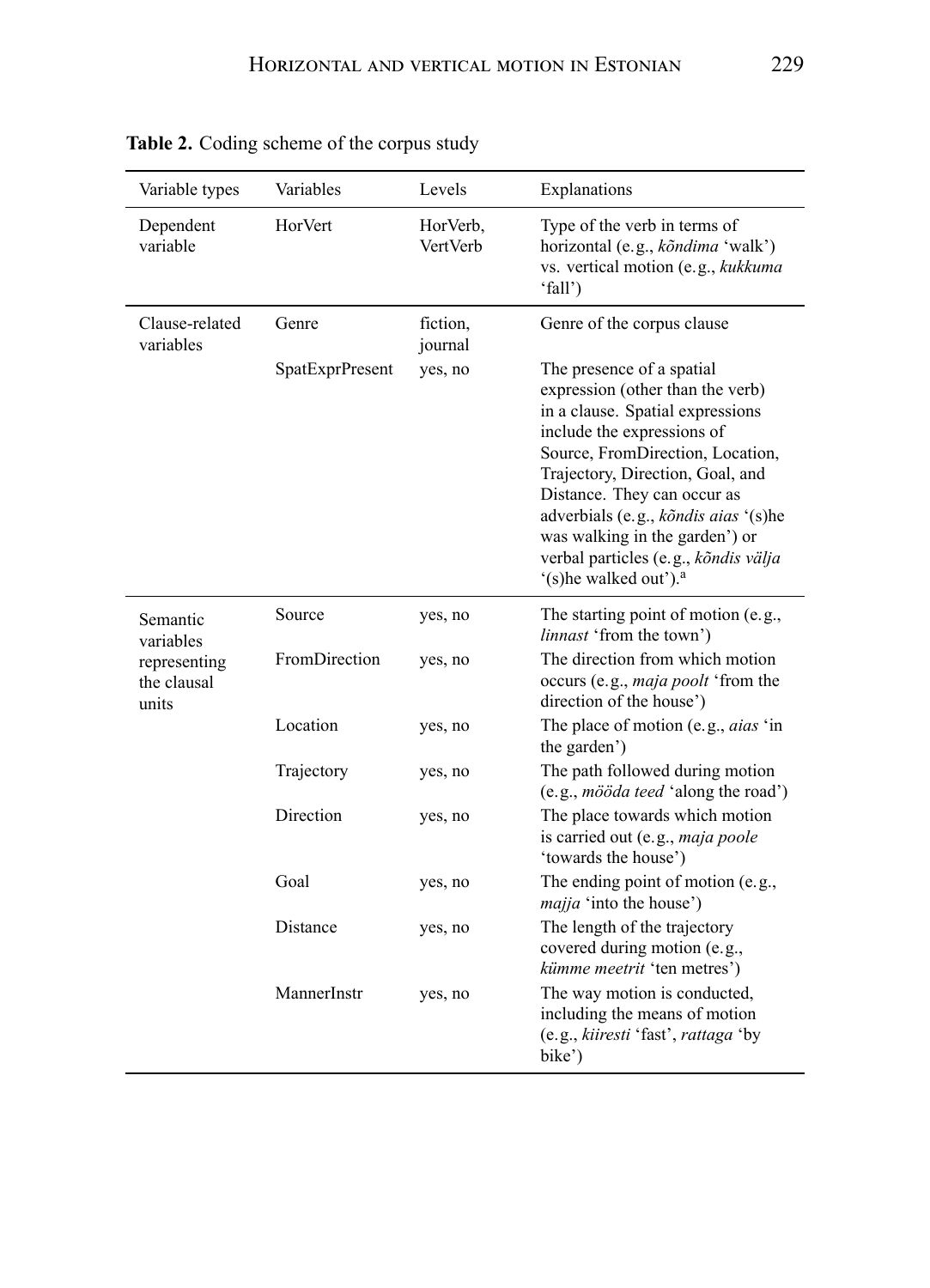Table 2 continued

| Variable types                                         | Variables | Levels                                                              | Explanations                                                                                                                                                                                                                                                                                                                                                                         |
|--------------------------------------------------------|-----------|---------------------------------------------------------------------|--------------------------------------------------------------------------------------------------------------------------------------------------------------------------------------------------------------------------------------------------------------------------------------------------------------------------------------------------------------------------------------|
|                                                        | Result    | yes, no                                                             | The final state of the mover in<br>terms of its position (e.g., <i>näoli</i><br>'on one's face') or condition (e.g.,<br>kildudeks 'into pieces')                                                                                                                                                                                                                                     |
|                                                        | Cause     | yes, no                                                             | The reason why motion is<br>conducted (e.g., löögist 'because<br>of the stroke')                                                                                                                                                                                                                                                                                                     |
|                                                        | Purpose   | yes, no                                                             | The aim of the mover (e.g., $(läks)$ )<br>sööma '(s)he (went) to eat')                                                                                                                                                                                                                                                                                                               |
|                                                        | CoMover   | yes, no                                                             | The accompanying mover (e.g.,<br>sõbraga 'with a friend')                                                                                                                                                                                                                                                                                                                            |
|                                                        | Time      | yes, no                                                             | The time of motion (e.g., eile<br>'yesterday')                                                                                                                                                                                                                                                                                                                                       |
| Grammatical<br>variables of<br>the verb in a<br>clause | Tense     | present, past                                                       | Verb tense, being either present<br>$(e.g., uju-b swim-PRS.3SG 'swims,$<br>is swimming') or past (e.g.,<br>uju-s swim-PST.3sG 'swam', on<br>uju-nud be.prs.3sG swim-PTCP 'has<br>swum'). <sup>b</sup>                                                                                                                                                                                |
|                                                        | Aspect    | unspecified,<br>perfective,<br>progressive                          | Verb aspect, being either<br>unspecified (e.g., $uju-b$<br>swim-PRS.3sG 'swims'; uju-s<br>swim-PST.3sG 'swam'), perfective<br>$(e.g., on$ uju-nud be.prs.3sg<br>swim-PTCP 'has swum'; on<br>uju-nud be.prs.3sG swim-PTCP<br>'had swum'), or progressive<br>$(e.g., on uju-ma-s$ be PRS 3sG<br>swim-INF-INE 'is swimming'; oli<br>uju-ma-s be.psr.3sG swim-INF-INE<br>'was swimming') |
|                                                        | Polarity  | affirmation,<br>negation                                            | Verb polarity, being either<br>affirmation (e.g., $uju-b$<br>swim-prs.3sq 'swims, is<br>swimming') or negation (e.g.,<br>ei uju 'don't swim')                                                                                                                                                                                                                                        |
|                                                        | Mood      | indicative,<br>conditional,<br>imperative,<br>jussive,<br>quotative | Verb mood, being either indicative<br>$(e.g., uju-b swim-PRS.3SG)$<br>'swims'), conditional (e.g., <i>uju-ks</i><br>swim-COND.PRS.3sG 'would<br>swim'), imperative (e.g., <i>uju</i><br>swim.IMP.PRS.2sG 'swim!'), jussive                                                                                                                                                           |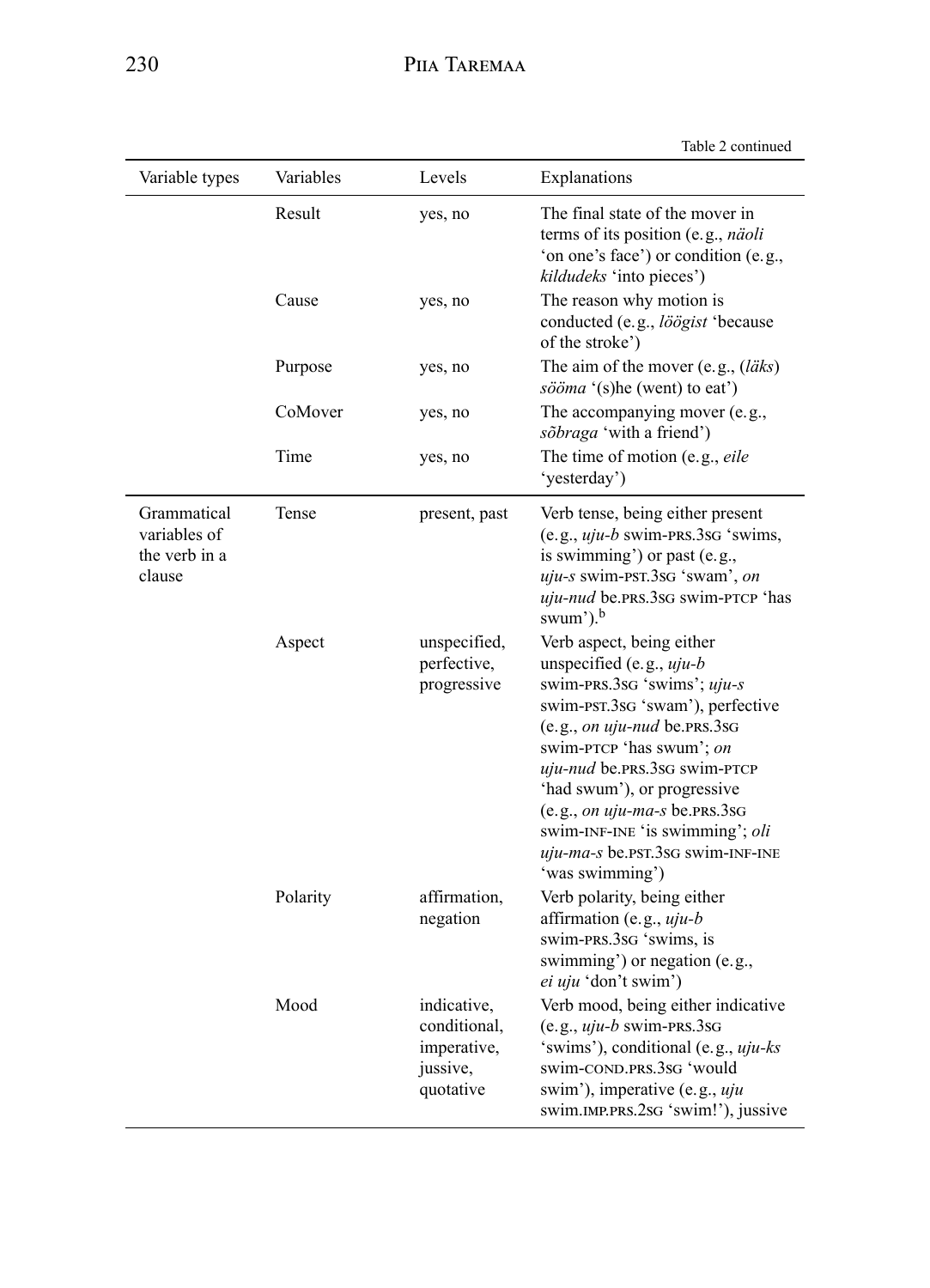Table 2 continued

|                |           |                         | Taon 2 communi                                                                                                                                                                                                                                                                                            |
|----------------|-----------|-------------------------|-----------------------------------------------------------------------------------------------------------------------------------------------------------------------------------------------------------------------------------------------------------------------------------------------------------|
| Variable types | Variables | Levels                  | Explanations                                                                                                                                                                                                                                                                                              |
|                |           |                         | $(e.g., uju-gu swim-JUSS 'should$<br>swim'), or quotative (e.g., <i>uju-vat</i><br>swim-QUOT 'had been said to<br>swim')                                                                                                                                                                                  |
|                | Voice     | personal,<br>impersonal | Verb voice, being either personal<br>$(e.g., uju-s swim-PST.3SG '(s)he$<br>swam') or impersonal (e.g., <i>uju-ti</i><br>swim-IMPERS.PST 'had been swum')                                                                                                                                                  |
|                | Person    | 1st, $2nd$ , $3rd$      | Verb suffixes of first (e.g., $uju-n$<br>swim-prs.1sq 'I swim'), second<br>$(e.g., uju-d; swim-PRS.2SG' you$<br>swim'), and third person (e.g.,<br>$uiu-b$ swim-PRS.3sG '(s)he swims').<br>"Unclear" is assigned to cases of<br>impersonal voice (e.g., <i>uju-takse</i><br>swim-IMPERS.PRS 'it is swum') |
|                | Number    | SG, PL,<br>unclear      | Verb suffixes of singular (e.g.,<br>$uiu-b$ swim-prs.3sg $'(s)$ he<br>swims') and plural (e.g., <i>uju-vad</i><br>swim-prs.3pl 'they swim').<br>"Unclear" is assigned to cases<br>of impersonal voice (e.g., uju-takse<br>swim-IMPERS.PRS 'it is swum')                                                   |

<sup>a</sup> Admittedly, spatial reading may emerge also from other variables, but these are not analysed as spatial variables here. For instance, expressions of Purpose are mostly expressed by means of the *ma*-infinitive (e.g., *läks sööma* '(s)he went to eat') which also indicates the goal of motion (Pajusalu & Orav 2007). The progressive form in Estonian is also formed from the *ma*-infinitive inflected in inessive (e.g., *on uju-ma-s* 'is swimming') implying, thus, spatial meanings (Metslang 2006; Pajusalu & Orav 2007).

<sup>b</sup> Note that in Estonian reference grammars (Erelt 2003; 2009; Erelt & Metslang 2017; Viht & Habicht 2019), tense and aspect are not differentiated. Instead, verb tenses (e.g., present simple, present perfect, etc.) are described. Furthermore, progressive constructions are not included in verb tenses. For the purposes of this study, tense and aspect are coded separately (see also Bybee & Dahl 1989).

## **4 Results**

#### **4.1 Exploratory analysis: cluster analysis**

The aim of the cluster analysis is to examine whether the type of verb (verbs of horizontal motion vs. verbs of vertical motion) could be predicted solely from (i) the clausal units of motion descriptions when these units are distinct from the verb itself, and (ii) the morphological form of the verb. Thus, two agglomerative clustering analyses are presented. If the clustering classifies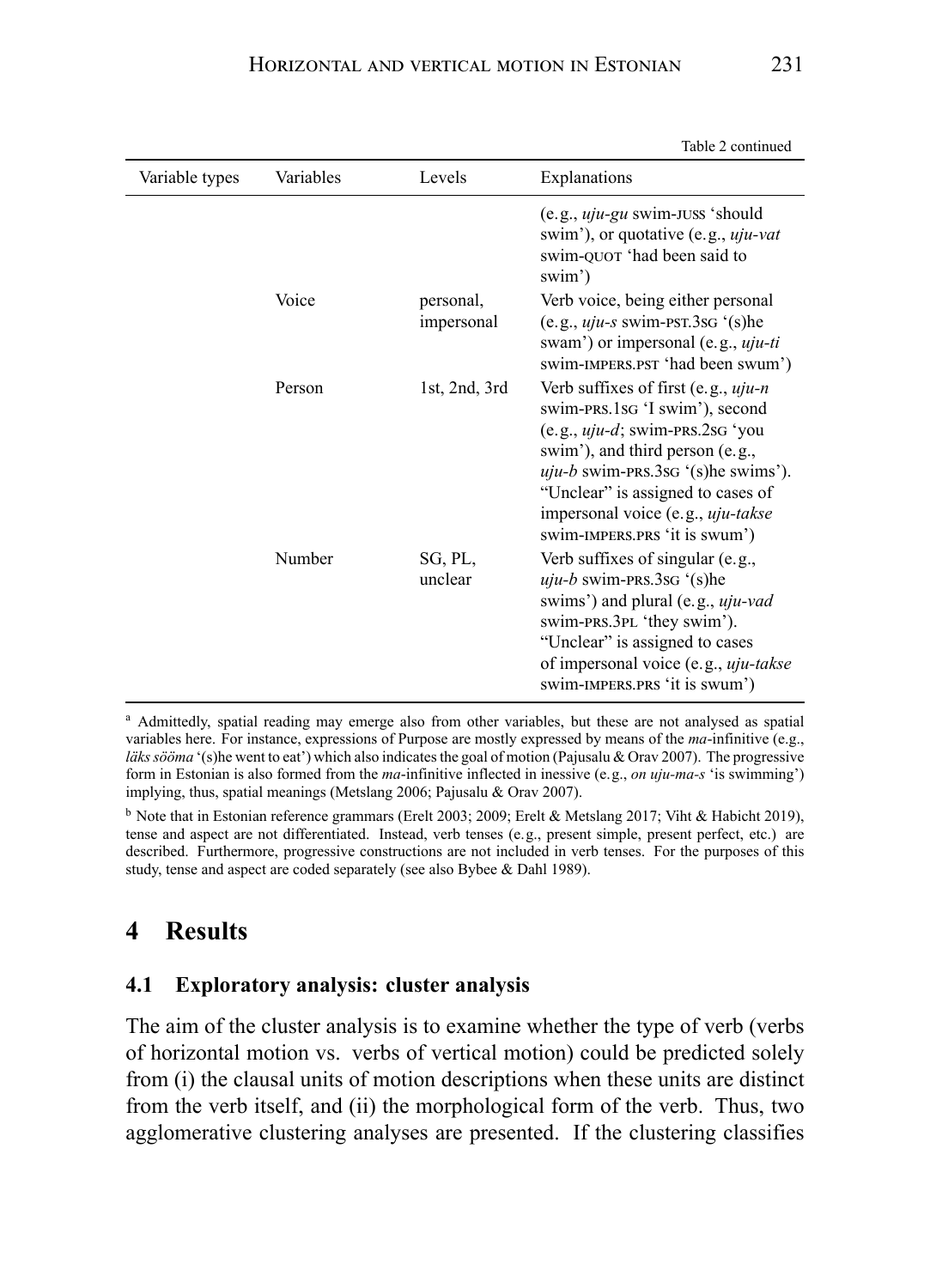

**Figure 1.** Hierarchical agglomerative clustering of motion verbs on the basis of the semantic variables of clausal units (Source, FromDirection, Location, Trajectory, Direction, Goal, Distance, Result, Cause, Purpose, Time, MannerInstr, CoMover)

verbs into those of horizontal motion and vertical motion, this indicates that the verbs of the two types have indeed distinct (i) clausal patterns and (ii) morphological behaviour. In the first analysis, the variables of the semantic units that can be expressed in motion clauses are used as input: Source, FromDirection, Location, Trajectory, Direction, Goal, Distance, Result, Cause, Purpose, Time, MannerInstr, and CoMover (see also Table 2). All of these are binary variables showing whether or not a particular category is explicitly expressed in a clause. The clustering analysis is based on the contingency table in which the occurrences (i.e., the "yes" values) are counted.

The results of the clustering on the basis of the clausal units is presented in Figure 1. There are two clear clusters of the verbs as predicted. To the left of the figure are the five verbs of horizontal motion and to the right of the figure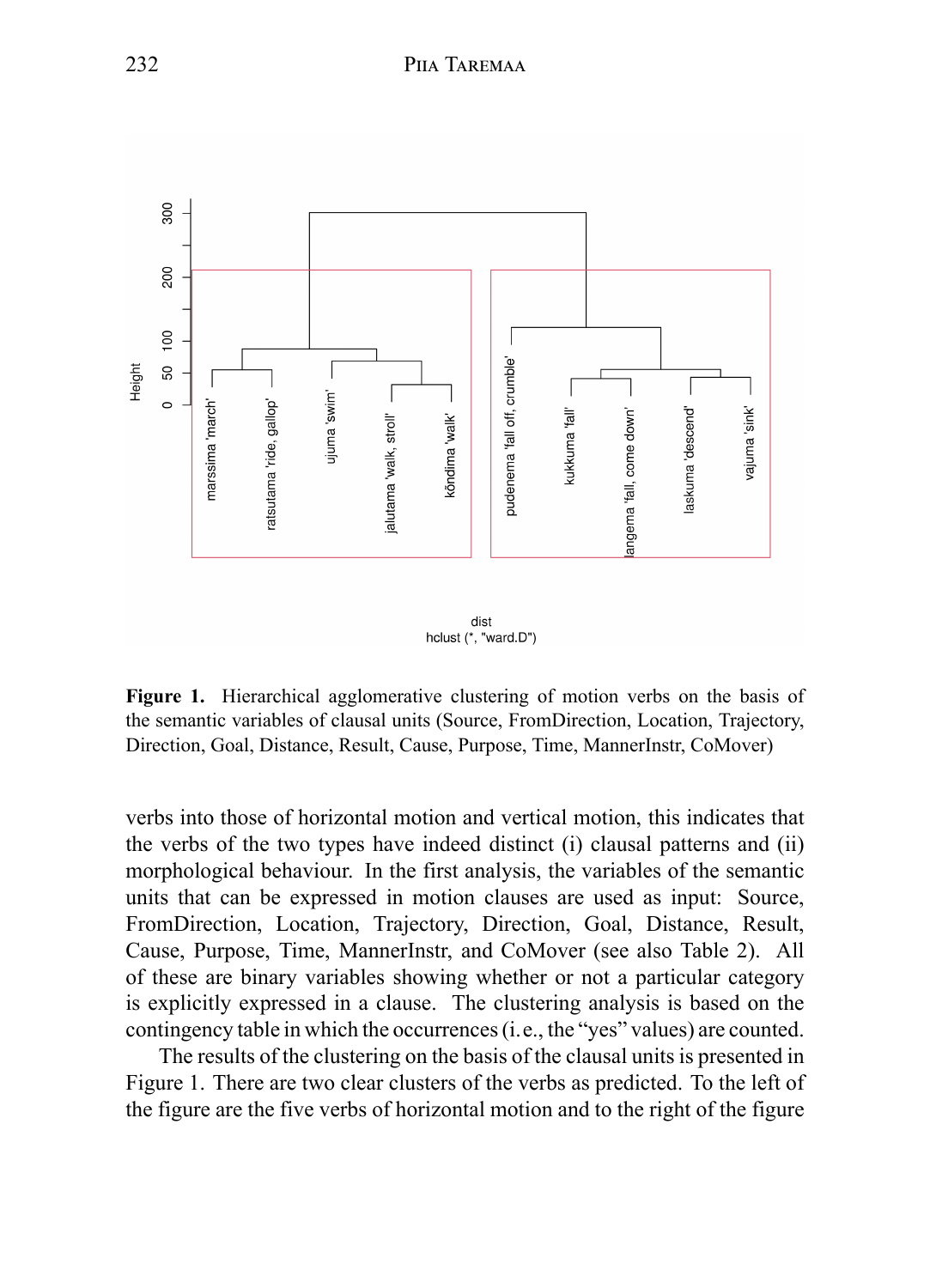are the five verbs of vertical motion. Furthermore, two verbs of horizontal motion (*marssima* 'march' and *ratsutama* 'ride, gallop') cluster together and are set apart from the other three verbs of horizontal motion (*ujuma* 'swim', *jalutama* 'walk, stroll', and *kõndima* 'walk'). The verbs of vertical motion fall also into two major sets in which one of these sets contains only one verb (*pudenema* 'fall off, crumble'). The other set contains verbs of further two sets. In one of them, there are the verbs *kukkuma* 'fall' and *langema* 'fall, come down' (in fact, these verbs express downward motion through the air). In the other, there are the verbs *laskuma* 'descend' and *vajuma* 'sink', both of which express downward motion in which the mover is in contact with the surface or liquid environment (descending takes normally place along a surface, and sinking through a liquid). Taken together, the analysis of clustering clearly shows that the semantic structure of motion clauses is different when the verbs of vertical motion are used, as compared to clauses where the verbs of horizontal motion are used (see  $84.2$  for further details). Moreover, the analysis indicates that clausal patterns are also sensitive to the more fine-grained distinctions in verb semantics such as medium of motion. Thus, statistically speaking, the semantic clausal patterns of the verbs seem to be clear predictors to the semantics of the verbs.

In the second analysis, the grammatical variables characterising the verb in a clause are used: Tense, Aspect, Polarity, Mood, Voice, Person, and Number. The aim is to investigate whether semantic differences of the verbs (verbs of horizontal vs. vertical motion) can also be detected in the grammatical behaviour of the verbs.<sup>5</sup> The analysis reveals three main sets of verbs (see Figure 2). Compared to the previous clustering tree based on the semantic variables (cf. Figure 1), these three sets are clearly more heterogeneous in terms of the clusters identified in the analysis. That is, only the left cluster contains solely verbs of vertical motion (i.e., *kukkuma* 'fall', *vajuma* 'sink'), whereas the other two clusters have a mixture of verbs. This indicates that verbs of horizontal motion and verbs of vertical motion do not have a clearly different morphological behaviour. Nevertheless, the right cluster is homogeneous in terms of agentivity. That is, the verbs in this cluster (e.g., *kõndima* 'walk', *ratsutama* 'ride, gallop') express agentive motion, whereas the two vertical verbs in the left group (i.e., *kukkuma* 'fall', *vajuma* 'sink') express non-agentive motion. The middle cluster is a mixed group in terms of

<sup>5</sup> For this analysis of grammatical variables, the variables are converted into a wide format and recoded as binaries showing whether or not a particular grammatical form (e.g., conditional mood, present tense, 1st person) characterises the verb in a particular clause.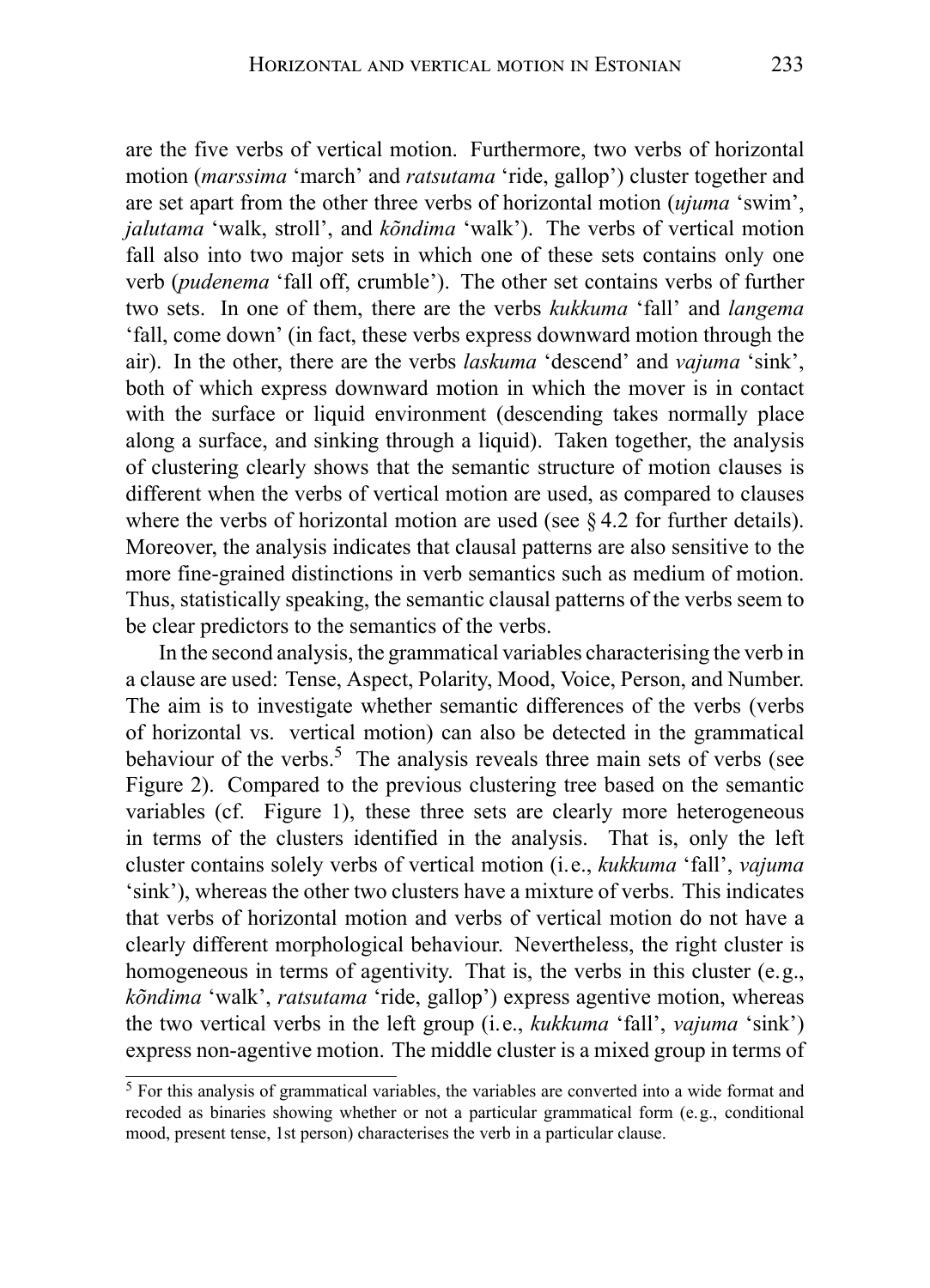

**Figure 2.** Hierarchical agglomerative clustering of motion verbs on the basis of the grammatical variables of the verbs (Tense, Aspect, Polarity, Mood, Voice, Person, Number)

agentivity as it has one verb of agentive motion (i.e., *ujuma* 'swim') and two verbs of non-agentive motion (i.e., *langema* 'fall, come down' and *pudenema* 'fall off, crumble'). The presence of an agentive verb in this group (i.e., *ujuma* 'swim') may be related to it profiling the medium of motion (i.e., water) as it occurs next to another verb which profiles the liquid medium of motion (i.e., *vajuma* 'sink'). In sum, there seems to be a link between the preferable grammatical behaviour of a verb in motion clauses and agentivity of motion as implied by the verb. The semantics of the verbs in terms of depicting either horizontal or vertical motion is less relevant.

In summary, the analysis of clustering shows that the verbs of horizontal motion have distinct clausal patterns (in terms of semantic roles) compared to the verbs of vertical motion. It also shows that in terms of verb morphology, horizontal and vertical motion as encoded in verbs is less relevant. Instead, the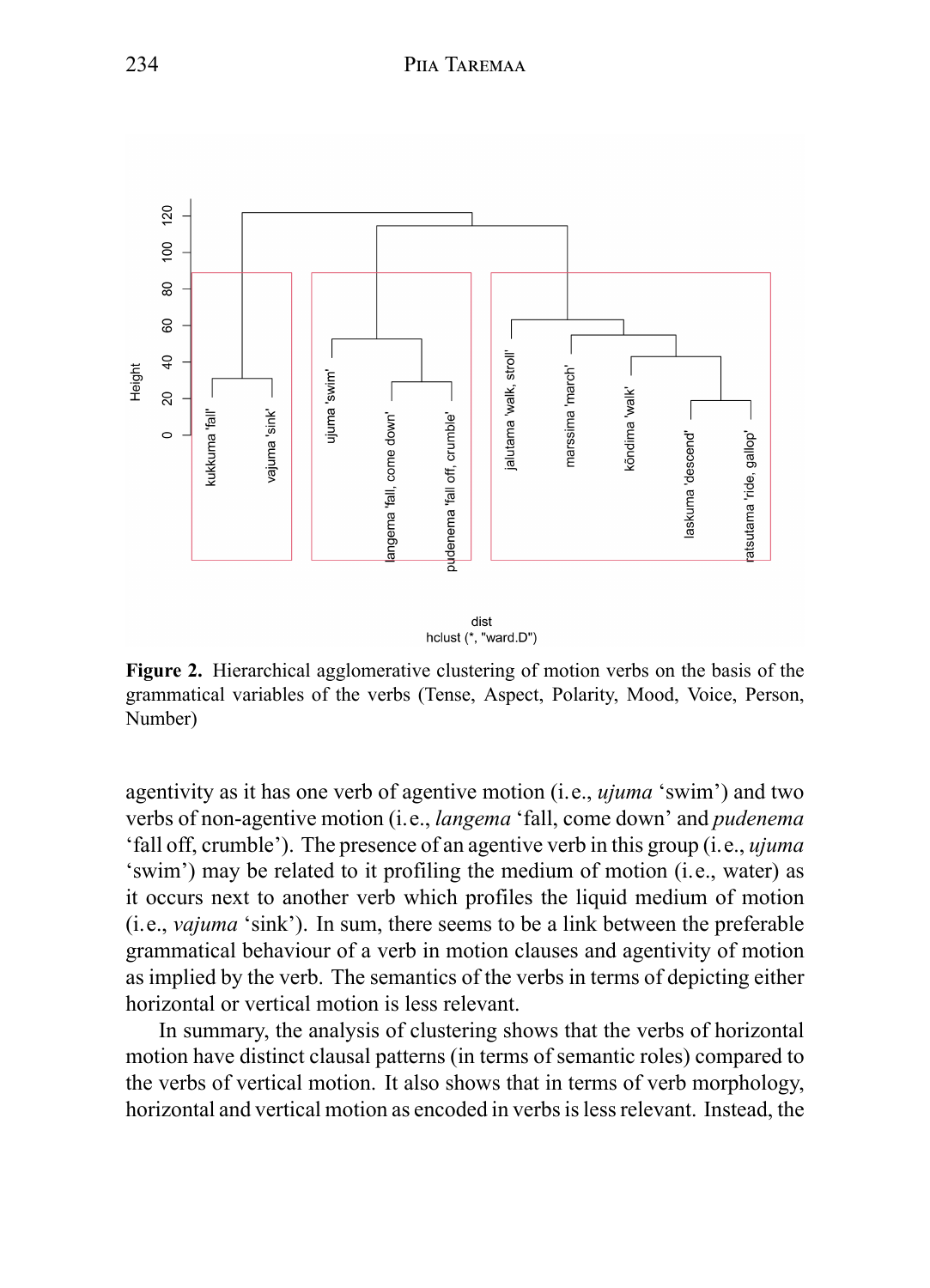semantics of the verb in terms of motion agentivity seems to be closely related to the grammatical behaviour of the verbs. However, the clustering only shows that the verbs cluster into the types, but does not provide us with any information regarding what drives these separations. In order to examine the distinctive factors, as well as the clausal patterns and grammatical behaviour of the verbs in more detail, we now turn to modelling the data.

#### **4.2 Modelling the data: conditional random forests and chi-square tests**

Having established that the verbs of horizontal motion and the verbs of vertical motion have differences in their clausal patterns and grammatical behaviour, the aim of the current section is to zoom in and to reveal the main factors that contribute to such results.

To start with, the verbs of horizontal motion combine with spatial expressions more frequently (73.6%) than do the verbs of vertical motion (41.4%;  $\chi^2(1, N = 2,000) = 49.54$ ,  $p < 0.001$ , Cramér's V = 0.16;<sup>6</sup> see Table 3). Importantly, in comparison to the verbs of horizontal motion, the verbs of vertical motion tend not to be combined with spatial expressions though such combinations are possible.

That is, spatial expressions (other than the verb) tend to be used in clauses together with the verbs of horizontal motion, as in example (1), whereas in clauses with the verbs of vertical motion, such combinations are somewhat less frequent, although they are possible in Estonian (cf. examples 2–3).

(1) HorVerb + Goal + Direction

*jaluta-si-n* walk-pst-1sG office-ILL *toimetu-sse tagasi* back 'I walked back to the office.' [FC]

<sup>&</sup>lt;sup>6</sup> The values of Cramér's V should be interpreted as follows:  $0.1$  = weak association;  $0.3$  = moderate association;  $0.5$  = strong association (Cohen 1988: 224–225). Pearson's residuals (presented in the tables) indicate whether the co-occurrence of the values of the variables is significant (residuals are larger than  $+2$ ) or, on the contrary, whether the absence of co-occurrence is significant (residuals are smaller than *−*2) (Agresti 1996: 38–39). This allows one to assess whether differences in proportions are large enough to be taken to indicate significant tendencies.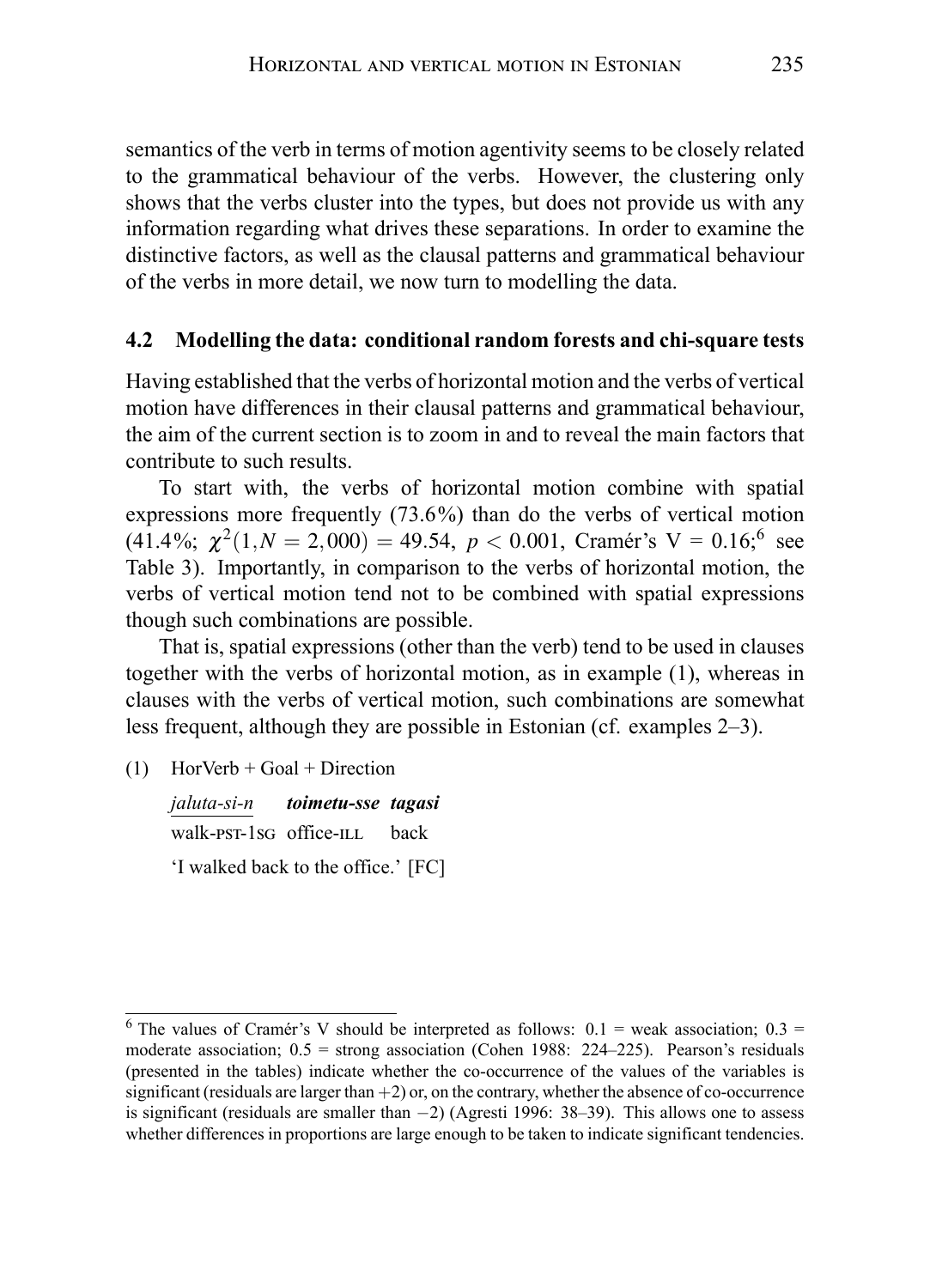| <b>HorVert</b>  |     |               | SpatExprPresent |       |               |        |       | Total   |
|-----------------|-----|---------------|-----------------|-------|---------------|--------|-------|---------|
|                 |     | no            |                 |       | yes           |        |       |         |
|                 | N   | $\frac{0}{0}$ | resid.          | N     | $\frac{0}{0}$ | resid. | N     | $\%$    |
| HorVerb         | 264 | $26.4\%$      | $-4.1$          | 736   | 73.6%         | 2.9    | 1,000 | 100%    |
| <b>VertVerb</b> | 414 | $41.4\%$      | 4.1             | 586   | 58.6%         | $-2.9$ | 1.000 | $100\%$ |
| Total           | 678 | 33.9%         |                 | 1.322 | 66.1%         |        | 2,000 | 100%    |
|                 |     |               | $\sim$          |       |               |        |       |         |

**Table 3.** The presence  $(=(x^2 \text{yes}^2))$  and absence  $(=(x^2 \text{yos}^2))$  of spatial expressions (other than the verb) in the motion clauses with the verbs of horizontal motion (HorVerb) and vertical motion (VertVerb)

 $\chi^2 = 49.54$ , df = 1, Cramér's V = 0.16, *p* < 0.001

(2) VertVerb

*lehe-d* leaf-pl.nom fall-prs.3pl *lange-vad*

'The leaves are falling.' [NC]

 $(3)$  VertVerb + Goal

*tellingu-d* scaffold-NOM.PL fall-PST-3PL street-ALL *lange-si-d tänava-le* 'Scaffolds fell to the street.' [NC]

Second, the analysis of conditional random forests with verb type (HorVert) as the dependent variable (see Figure 3) indicates that the type of verb is most strongly associated with Goal, Result, Source, Location, and Trajectory. These are all semantic variables. More modestly, but still significantly, the morphosyntactic variable, Person, is important (to similar degrees with two other semantic varbiables, Direction and MannerInstr). Genre is important only to a very small degree, whereas the rest of the 12 variables (5 semantic and 7 morphosyntactic variables) do not associate with HorVert (type of verb) as the dependent variable. The index of concordance is  $C = 0.87$ , which indicates that the model explains the data very well.

As for the spatial variables, the verbs of horizontal motion and the verbs of vertical motion thus tend to have different clausal patterns (see Table 4).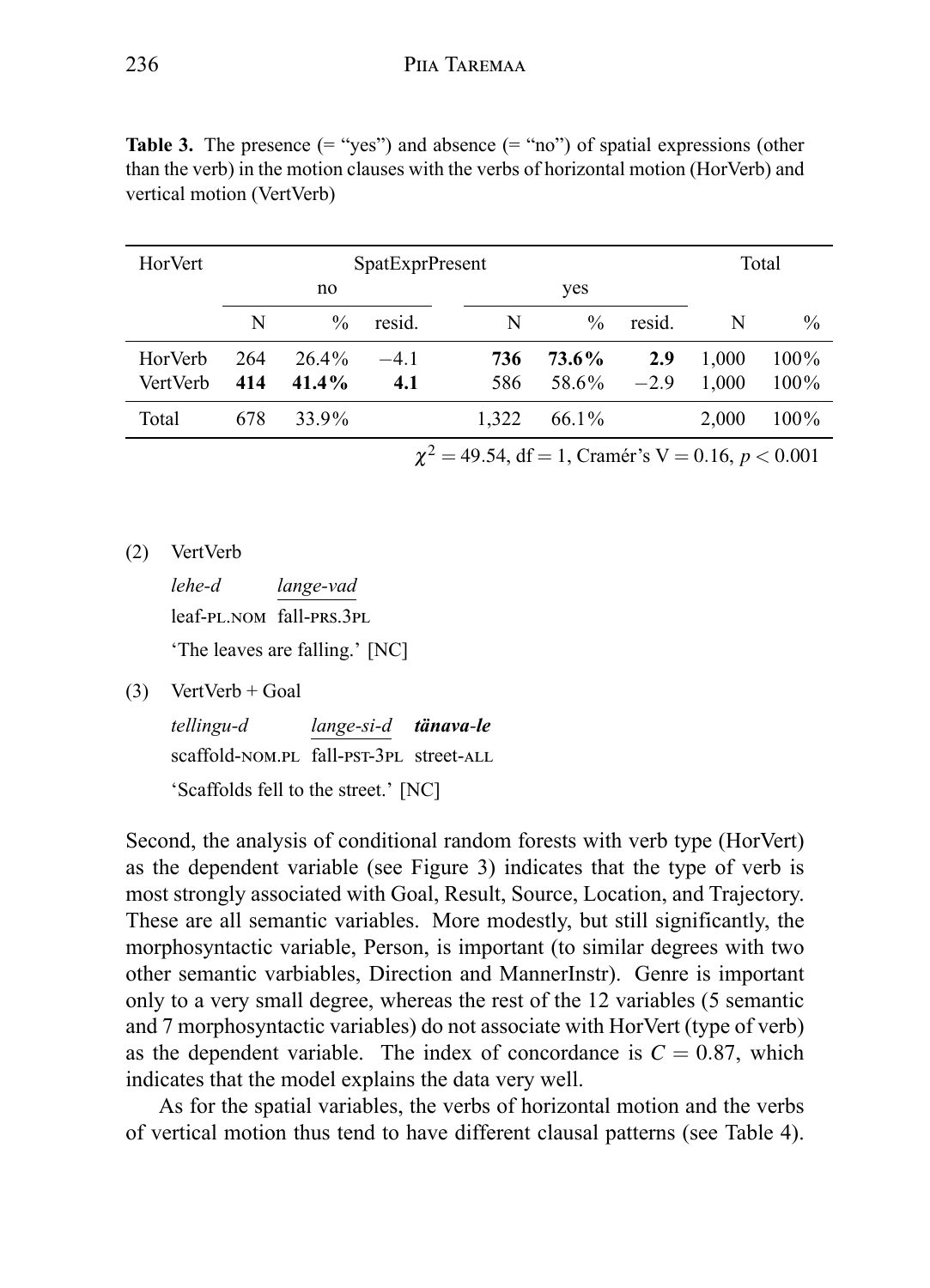

**Figure 3.** Conditional relative importance in predicting verb type (HorVert; predictors to the right of the vertical line are significant): HorVert *∼* Source + FromDirection + Location + Trajectory + Direction + Goal + Distance + Time + CoMover + Result + Purpose + Cause + MannerInstr + Mood + Aspect + Polarity + Voice + Tense + Person + Number + Genre

The verbs of horizontal motion are biased towards Location (27.3%) and Trajectory expressions (24.8%). The verbs of vertical motion are biased towards Source (19.8%) and Goal expressions (51.0%).

To demonstrate, a verb of horizontal motion combines with Location in (4) and with Trajectory in (5), and a verb of vertical motion with Source in (6) and with Goal in (7). As illustrated by example (6), the clause can then also contain other expressions (e.g., a Location expression), but importantly, the main distinctive feature is Source. In fact, there are only four clauses in the data in which the verb of vertical motion co-occurs with a Source and Location expression (see also the analysis of the conditional inference tree below; Figure 4). These examples illustrate the flexibility of motion verbs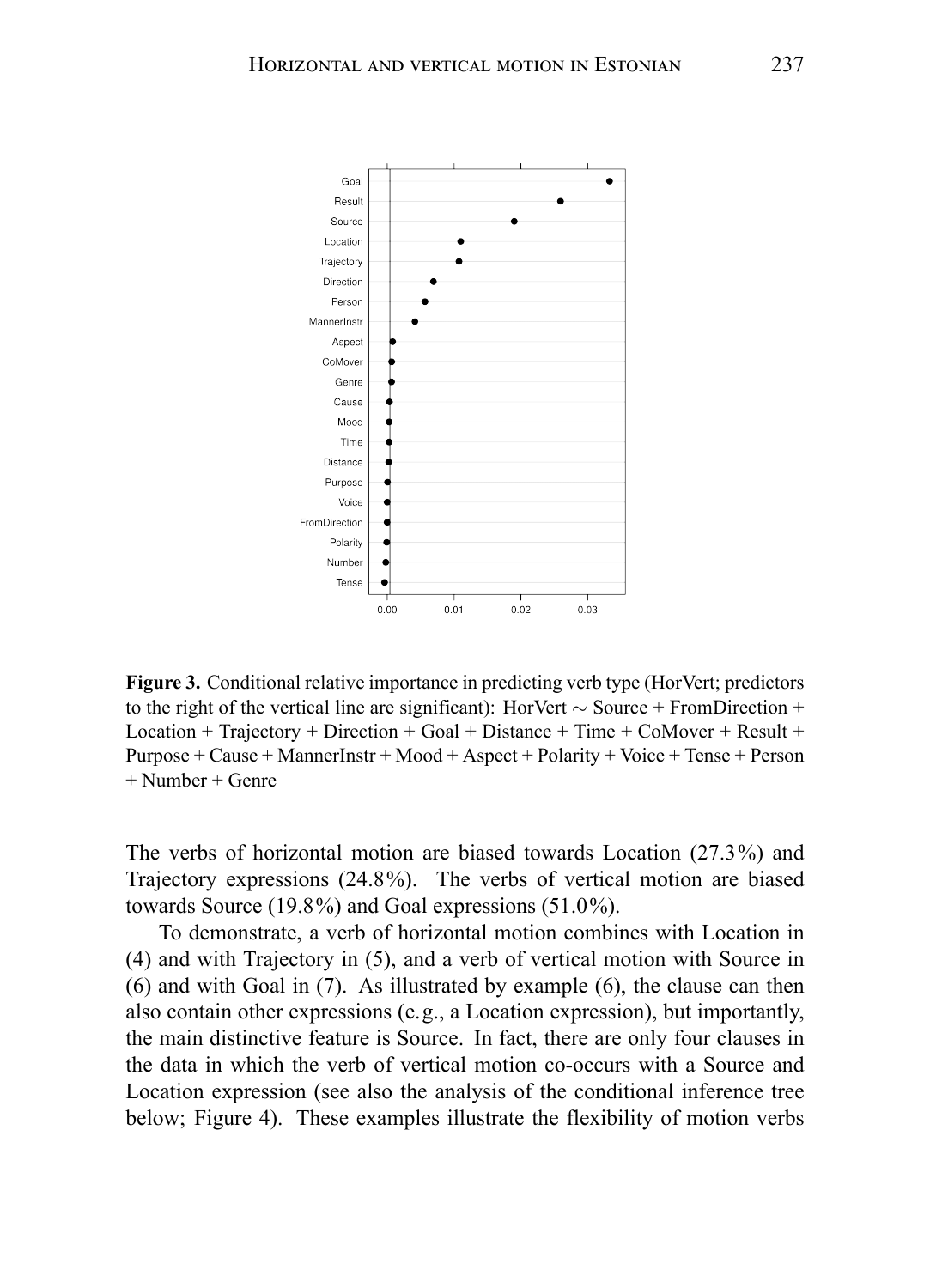| HorVert                                                                                                                                                                                                                      | Source |            | Location |                                               | Trajectory |  | Direction |  | Goa <sup>1</sup> | Total     |        |
|------------------------------------------------------------------------------------------------------------------------------------------------------------------------------------------------------------------------------|--------|------------|----------|-----------------------------------------------|------------|--|-----------|--|------------------|-----------|--------|
|                                                                                                                                                                                                                              |        | % resid. N |          | % resid. N N % resid N N % resid N N % resid. |            |  |           |  |                  |           | %<br>¤ |
| Hervetb SO 5.2 5.2 $262$ $27.3$ $27.3$ $27.4$ $27.4$ $27.5$ $27.4$ $22.4$ $23.4$ $23.4$ $23.4$ $23.4$ $23.4$ $23.4$ $23.4$ $23.4$ $23.4$ $23.4$ $23.4$ $23.4$ $23.4$ $23.4$ $23.4$ $23.4$ $23.4$ $23.4$ $23.4$ $23.4$ $23.4$ |        |            |          |                                               |            |  |           |  |                  |           |        |
| VertVerb 185 19.8 6.4 62 6.6 -7.7 5.5 -7.7 15.9 17.0 -2.2 476 51.0 8.3                                                                                                                                                       |        |            |          |                                               |            |  |           |  |                  | 933 100   |        |
| Total 235 12.4                                                                                                                                                                                                               |        |            | 324 17.1 |                                               | 289 15.3   |  | 383 20.3  |  | 660 34.9         | 1,891 100 |        |

| j                                                                                                                                                                                                                                                                                                                                                                                                                                                            |             |
|--------------------------------------------------------------------------------------------------------------------------------------------------------------------------------------------------------------------------------------------------------------------------------------------------------------------------------------------------------------------------------------------------------------------------------------------------------------|-------------|
|                                                                                                                                                                                                                                                                                                                                                                                                                                                              |             |
|                                                                                                                                                                                                                                                                                                                                                                                                                                                              |             |
|                                                                                                                                                                                                                                                                                                                                                                                                                                                              |             |
|                                                                                                                                                                                                                                                                                                                                                                                                                                                              |             |
| ֦֧֦֦֦֦֦֪֦֪֦֧֦֦֧֪֦֧֦֧֧֦֧֦֧֧֪֧֝֝֝֝֝֝֝֝֝֝֬֝֓֝֬֝֟֓֟֓֟֓֝֓֟֓֟֓֝֓֝֬֝<br>ĺ                                                                                                                                                                                                                                                                                                                                                                                           |             |
|                                                                                                                                                                                                                                                                                                                                                                                                                                                              |             |
|                                                                                                                                                                                                                                                                                                                                                                                                                                                              |             |
|                                                                                                                                                                                                                                                                                                                                                                                                                                                              |             |
|                                                                                                                                                                                                                                                                                                                                                                                                                                                              |             |
|                                                                                                                                                                                                                                                                                                                                                                                                                                                              |             |
|                                                                                                                                                                                                                                                                                                                                                                                                                                                              |             |
|                                                                                                                                                                                                                                                                                                                                                                                                                                                              |             |
|                                                                                                                                                                                                                                                                                                                                                                                                                                                              |             |
| in a veralle.                                                                                                                                                                                                                                                                                                                                                                                                                                                |             |
| i                                                                                                                                                                                                                                                                                                                                                                                                                                                            |             |
| <br>                                                                                                                                                                                                                                                                                                                                                                                                                                                         |             |
|                                                                                                                                                                                                                                                                                                                                                                                                                                                              |             |
|                                                                                                                                                                                                                                                                                                                                                                                                                                                              |             |
| :<br>;                                                                                                                                                                                                                                                                                                                                                                                                                                                       |             |
|                                                                                                                                                                                                                                                                                                                                                                                                                                                              |             |
|                                                                                                                                                                                                                                                                                                                                                                                                                                                              |             |
| $\mathcal{L} = \mathcal{L} + \mathcal{L} + \mathcal{L} + \mathcal{L} + \mathcal{L} + \mathcal{L} + \mathcal{L} + \mathcal{L} + \mathcal{L} + \mathcal{L} + \mathcal{L} + \mathcal{L} + \mathcal{L} + \mathcal{L} + \mathcal{L} + \mathcal{L} + \mathcal{L} + \mathcal{L} + \mathcal{L} + \mathcal{L} + \mathcal{L} + \mathcal{L} + \mathcal{L} + \mathcal{L} + \mathcal{L} + \mathcal{L} + \mathcal{L} + \mathcal{L} + \mathcal{L} + \mathcal{L} + \mathcal$ |             |
|                                                                                                                                                                                                                                                                                                                                                                                                                                                              |             |
|                                                                                                                                                                                                                                                                                                                                                                                                                                                              |             |
|                                                                                                                                                                                                                                                                                                                                                                                                                                                              |             |
|                                                                                                                                                                                                                                                                                                                                                                                                                                                              |             |
| i                                                                                                                                                                                                                                                                                                                                                                                                                                                            |             |
|                                                                                                                                                                                                                                                                                                                                                                                                                                                              |             |
|                                                                                                                                                                                                                                                                                                                                                                                                                                                              |             |
|                                                                                                                                                                                                                                                                                                                                                                                                                                                              |             |
|                                                                                                                                                                                                                                                                                                                                                                                                                                                              | j           |
| $\frac{1}{2}$<br>i                                                                                                                                                                                                                                                                                                                                                                                                                                           |             |
|                                                                                                                                                                                                                                                                                                                                                                                                                                                              |             |
| i<br>S<br>l<br><b>امام</b>                                                                                                                                                                                                                                                                                                                                                                                                                                   | ;<br>;<br>; |
| š<br>F<br>ï                                                                                                                                                                                                                                                                                                                                                                                                                                                  | in on       |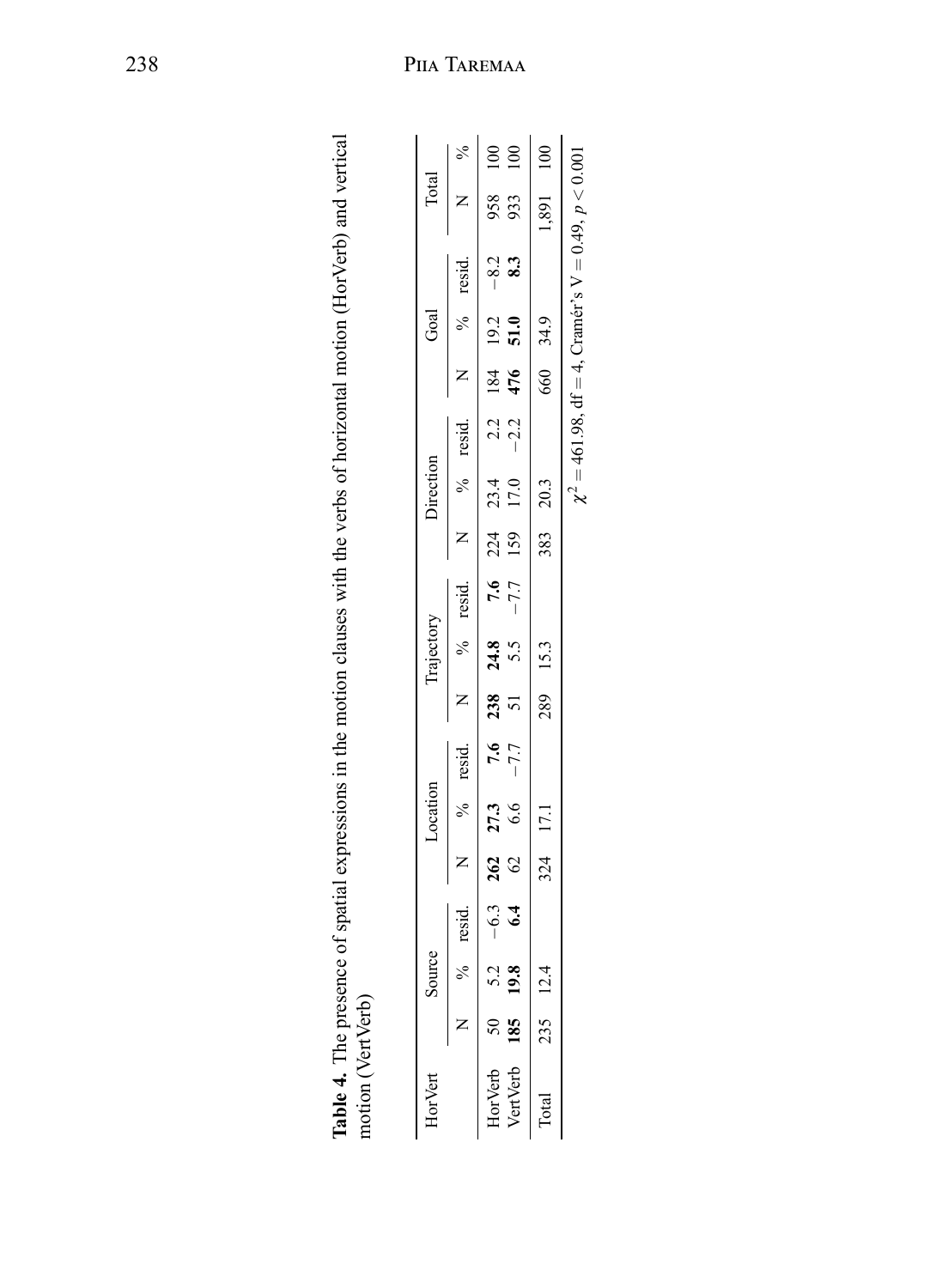in that the depicted motion does not need to be (and in most cases is not) absolutely horizontal or vertical. Rather, the verbs of horizontal motion can be used if motion is horizontal to an adequate degree (and the particular manner of motion such as marching or riding a horse can be conducted on a surface; see examples 4–5). The verbs of downward motion can be used if a lower point is reached by the mover even if direct downward motion does not occur (as it does not with planes; see example 7).

(4) HorVerb + Location

*New Yorgi-s marss-i-s* New York-INE march-PST-3sG 10,000 human-PRT *10 000 inimes-t* '10,000 people were marching in New York.' [NC]

(5) HorVerb + Trajectory

*Nad ratsuta-si-d läbi* they ride-pst-3pl through town.GEN *linna*

'They rode a horse through the town.' [FC]

(6) VertVerb (+ Location) + Source

*Leediküla-s* Leediküla-INE fall-PST.3sG roof-ABL barn.builder.NOM *kukku-s katuse-lt laudaehitaja*

'In Leediküla, a barn builder fell off the roof.' [NC]

 $(7)$  VertVerb + Goal

*Lasku-si-n* descend-psT-1sG nicely airfield-ALL *ilusasti lennuvälja-le*

'I descended nicely onto the airfield.' [FC]

As for Result, the verbs of vertical motion are considerably more likely to co-occur with Result expressions (20.7%) than the verbs of horizontal motion are (1.8%; see Table 5).

For example, Result is expressed in (8) in combination with a vertical verb, *kukkuma* 'fall', and describes the final state of the mover. In (9), Result co-occurs with Goal and a vertical verb, *laskuma* 'descend'. Moreover, the verbs of horizontal motion typically do not combine with Result expressions despite the fact that in certain constructions in Estonian they can.<sup>7</sup> This is exemplified in (10).

<sup>7</sup> This construction is a specific one for resultative events in which Result is expressed as a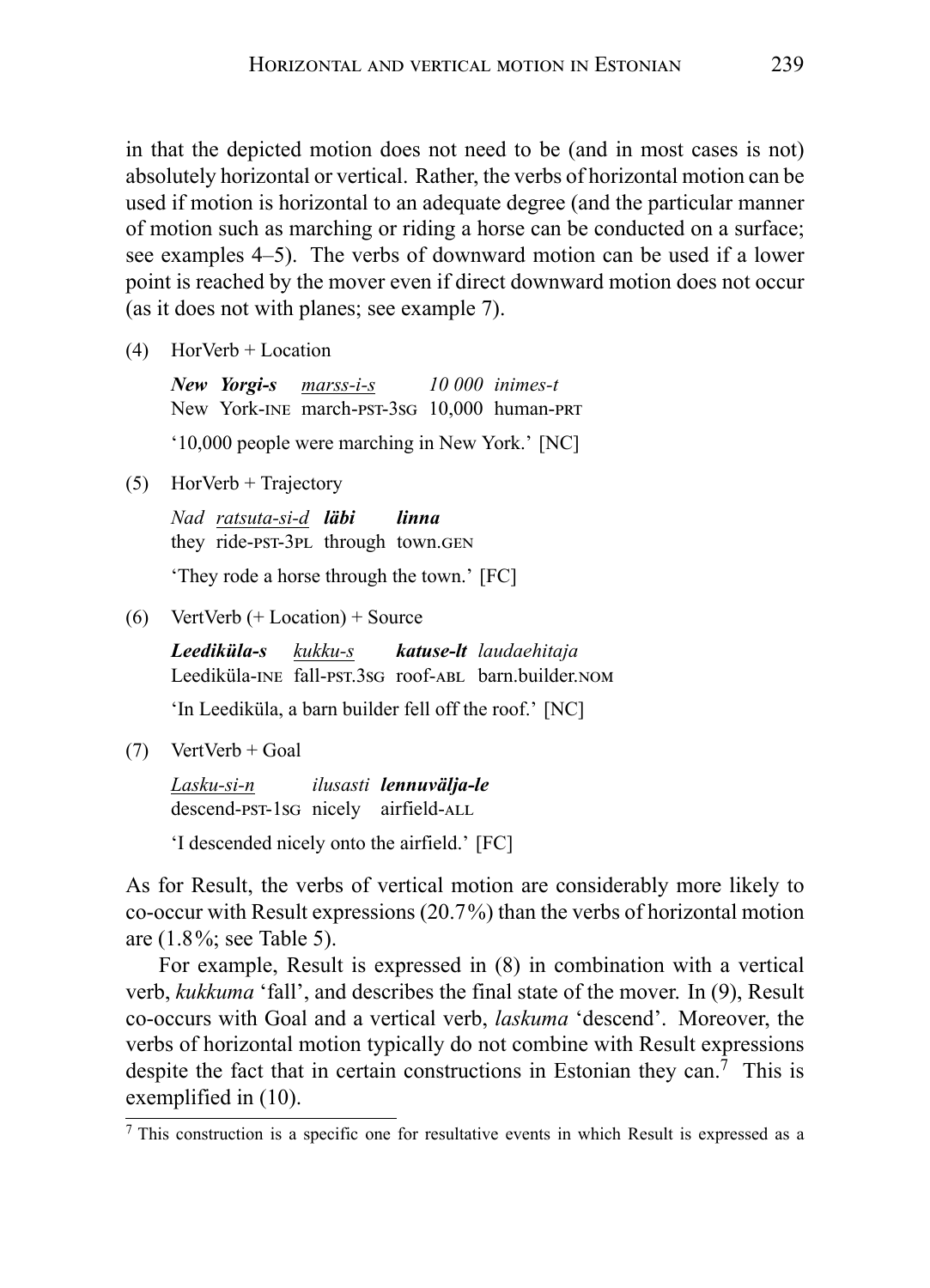| HorVert         |       |               | Result |     |               |        | Total |               |
|-----------------|-------|---------------|--------|-----|---------------|--------|-------|---------------|
|                 |       | no            |        |     | yes           |        |       |               |
|                 | N     | $\frac{0}{0}$ | resid. | N   | $\frac{0}{0}$ | resid. | N     | $\frac{0}{0}$ |
| HorVerb         | 982   | 98.2          | 3.2    | 18  | 1.8           | $-8.9$ | 1,000 | 100           |
| <b>VertVerb</b> | 793   | 793           | $-3.2$ | 207 | 20.7          | 8.9    | 1.000 | 100           |
| Total           | 1.775 | 88.8          |        | 225 | 11.2          |        | 2,000 | 100           |

**Table 5.** The presence  $(=$  "yes") and absence  $(=$  "no") of Result expressions in the motion clauses with the verbs of horizontal motion (HorVerb) and vertical motion (VertVerb)

 $\chi^2 = 177.0$ , df = 1, Cramér's V = 0.30, *p* < 0.001

(8) VertVerb + Result

*kukku-si-n korra ninuli* fall-pst-1sG once to.nose

'I fell to my face once.' [FC]

 $(9)$  VertVerb + Result + Goal

*Ta* (s) he descend-pst.3s to.knees sand-ALL *lasku-s põlvili liiva-le*

'(S)he descended on his/her knees, to the sand.' [FC]

(10) HorVerb + Result

*Nakamura* Nakamura.nom swim-pst.3sG world.record.gen *uju-s maailmarekordi* 'Nakamura swam the world record.' [NC]

In addition, in comparison to the verbs of vertical motion, the verbs of horizontal motion are slightly biased towards co-occurring with Manner expressions (25.2%; cf. 16.8% for vertical verbs; see Table 6), but no great difference with regard to the other semantic variables included in the study

direct object. This resultative construction is well-known in many languages (see, for example, Goldberg 1995; Goldberg & Jackendoff 2004; Huumo 2010; Leino 2010; Kratzer 2011; Beavers 2012).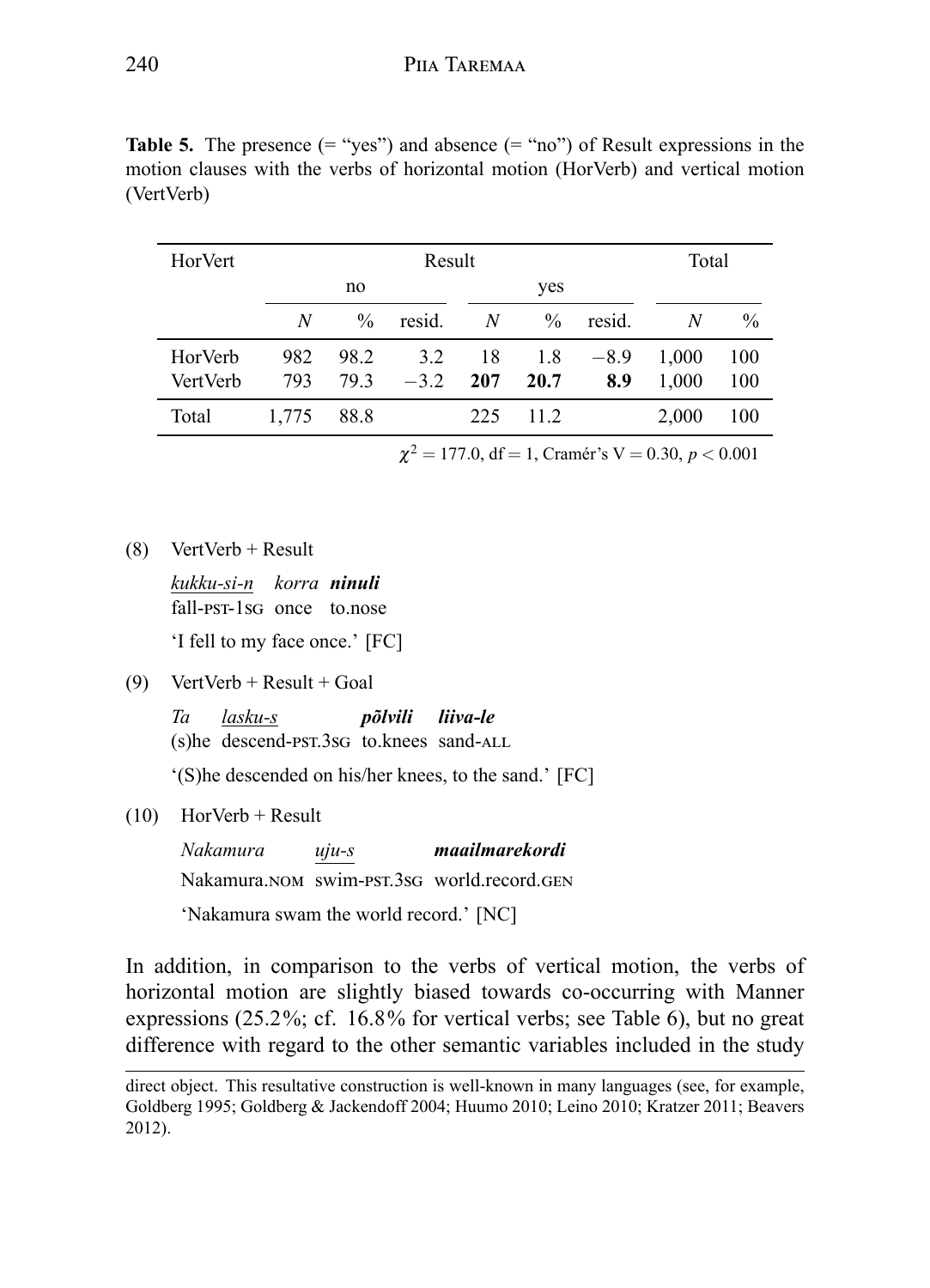

**Figure 4.** Conditional inference tree for the type of verb: HorVert *∼* Source + FromDirection + Location + Trajectory + Direction + Goal + Distance + Time +  $COMover + Result + Purpose + Cause + MannerInstr + Wood + Aspect + Polarity$  $+$  Voice  $+$  Tense  $+$  Person  $+$  Number  $+$  Genre, controls  $=$  ctree\_control(maxdepth  $= 3$ , minbucket  $= 20$ )

(CoMover, Distance, Cause, Purpose, Time) is observed. To illustrate, in (11), a Manner expression occurs together with a verb of horizontal motion.

(11) HorVerb + Manner

| Mõisatee-d                          | kõndi-si-me <b>jala</b> . |  |
|-------------------------------------|---------------------------|--|
| manor.path-PRT walk-PST-1PL on.foot |                           |  |

'We were walking this manor path on foot.' [NC]

As for the morphological patterns of motion verbs, only Person appeared to be significant in the model (see Figure 4). In particular, the verbs of horizontal motion are more frequently inflected in the 1st person (16.1%) than the vertical verbs (6.4%; see Table 7). Conversely, the verbs of vertical motion are more frequently inflected in the 3rd person (93%) than the horizontal verbs (78.1%). In addition, the verbs of vertical motion are slightly biased towards singular uses (76.8%; cf. 68% for horizontal verbs; see Table 8). Horizontal verbs are slightly biased towards plural uses (30.3%; cf. 23% for vertical verbs).

The structure of motion clauses across the two types of motion verbs can be further detailed by means of the conditional inference tree (see Figure 4;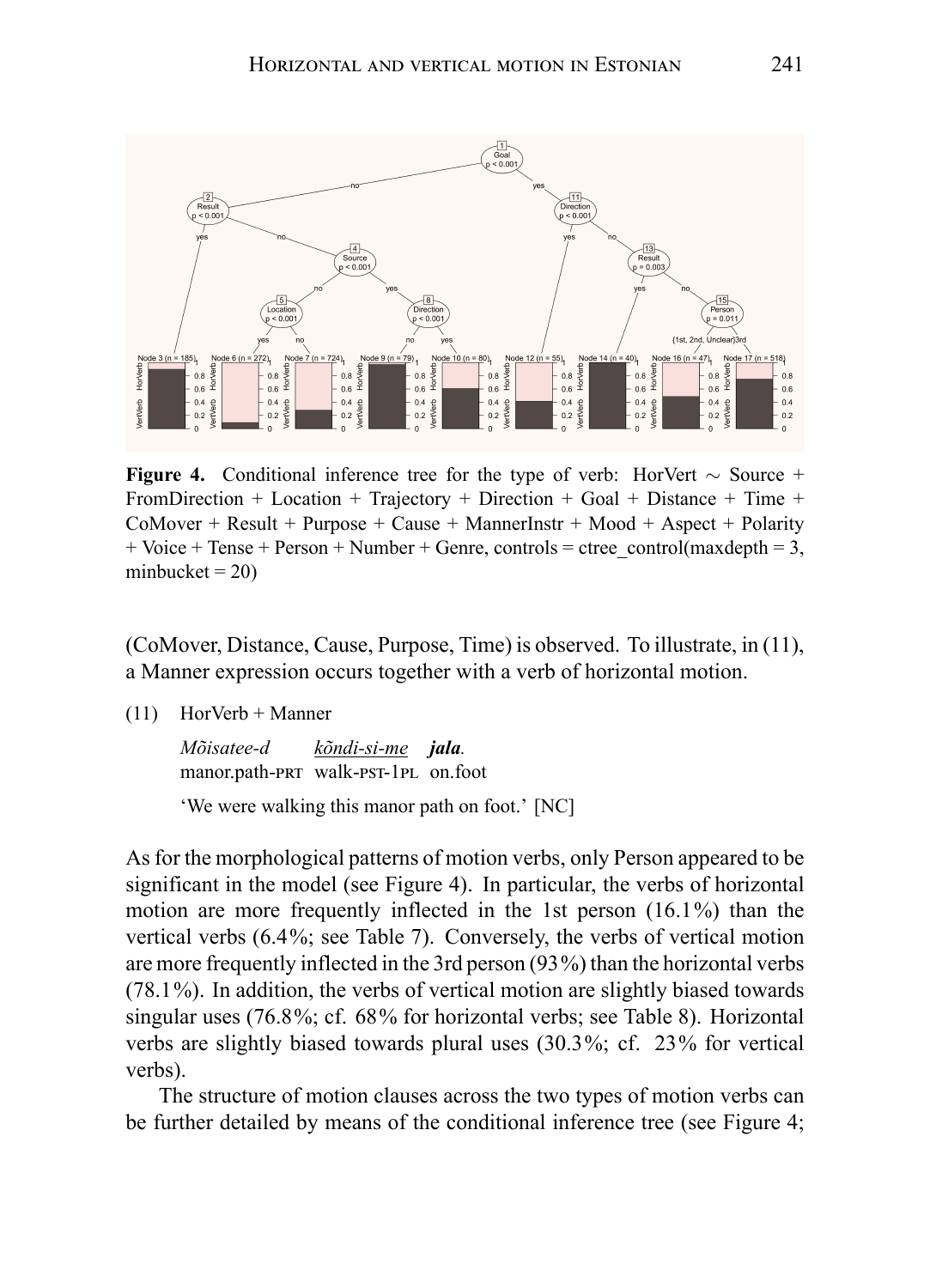**Table 6.** The presence  $(=$  "yes") and absence  $(=$  "no") of Manner expressions (incl. Instrument) in the motion clauses with the verbs of horizontal motion (HorVerb) and vertical motion (VertVerb)

| HorVert  |       |               | MannerInstr |     |                                                         |        |       | Total         |
|----------|-------|---------------|-------------|-----|---------------------------------------------------------|--------|-------|---------------|
|          |       | no            |             |     | yes                                                     |        |       |               |
|          | N     | $\frac{0}{0}$ | resid.      | N   | $\frac{0}{0}$                                           | resid. | N     | $\frac{0}{0}$ |
| HorVerb  | 748   | 74.8          | $-1.5$      | 252 | 25.2                                                    | 2.9    | 1,000 | 100           |
| VertVerb | 832   | 83.2          | 1.5         | 168 | 16.8                                                    | $-2.9$ | 1.000 | 100           |
| Total    | 1.580 | 79.0%         |             | 420 | 21.0%                                                   |        | 2.000 | 100%          |
|          |       |               |             |     | $\chi^2 = 20.76$ , df = 1, Cramér's V = 0.10, p < 0.001 |        |       |               |

**Table 7.** The distribution of person markers across the verbs of horizontal motion (HorVerb) and the verbs of vertical motion (VertVerb) in the motion clauses

| HorVert  |     |               |        |                  |        |        | Person |      |           |    |         |        | Total |      |
|----------|-----|---------------|--------|------------------|--------|--------|--------|------|-----------|----|---------|--------|-------|------|
|          |     | 1st           |        |                  | 2nd    |        |        | 3rd  |           |    | Unclear |        |       |      |
|          | N   | $\frac{0}{0}$ | resid. | $\boldsymbol{N}$ | $\%$   | resid. | N      | $\%$ | resid.    | N  | $\%$    | resid. | N     | $\%$ |
| HorVerb  | 161 | 16.1          | 4.6    | 41               | 4.1    | 3.9    | 781    | 78.1 | $-2.5$ 17 |    | - 1.7   | 2.4    | 1.000 | 100  |
| VertVerb | 64  | 6.4           | $-4.6$ | $\overline{4}$   | 0.4    | $-3.9$ | 930    | 93.0 | 2.5       | 2  | 0.2     | $-2.4$ | 1.000 | 100  |
| Total    | 225 | 11.2          |        |                  | 45 2.3 |        | 1.711  | 85.6 |           | 19 | 1.0     |        | 2.000 | 100  |
|          |     |               |        |                  |        |        |        |      |           |    |         |        |       |      |

 $\chi^2 = 97.06$ , df = 3, Cramér's V = 0.22, *p* < 0.001

**Table 8.** The distribution of number markers across the verbs of horizontal motion (HorVerb) and the verbs of vertical motion (VertVerb) in the motion clause

| HorVert  |       |               |        |     | Number        |               |        |               |        | Total |               |
|----------|-------|---------------|--------|-----|---------------|---------------|--------|---------------|--------|-------|---------------|
|          |       | SG            |        |     | PL            |               |        | Unclear       |        |       |               |
|          | N     | $\frac{0}{0}$ | resid. | N   | $\frac{0}{0}$ | resid.        | N      | $\frac{0}{0}$ | resid. | N     | $\frac{0}{0}$ |
| HorVerb  | 680   | 68            | $-1.6$ | 303 | 30.3          | $2.2^{\circ}$ | 17 1.7 |               | 2.4    | 1.000 | 100           |
| VertVerb | 768   | 76.8          | 1.6    | 230 | 23.0          | $-2.2$        | 2      | 0.2           | $-2.4$ | 1.000 | 100           |
| Total    | 1.448 | 72.4          |        | 533 | 26.6          |               | 19     | 1.0           |        | 2.000 | 100           |

 $\chi^2 = 27.19$ , df = 2, Cramér's V = 0.12, *p* < 0.001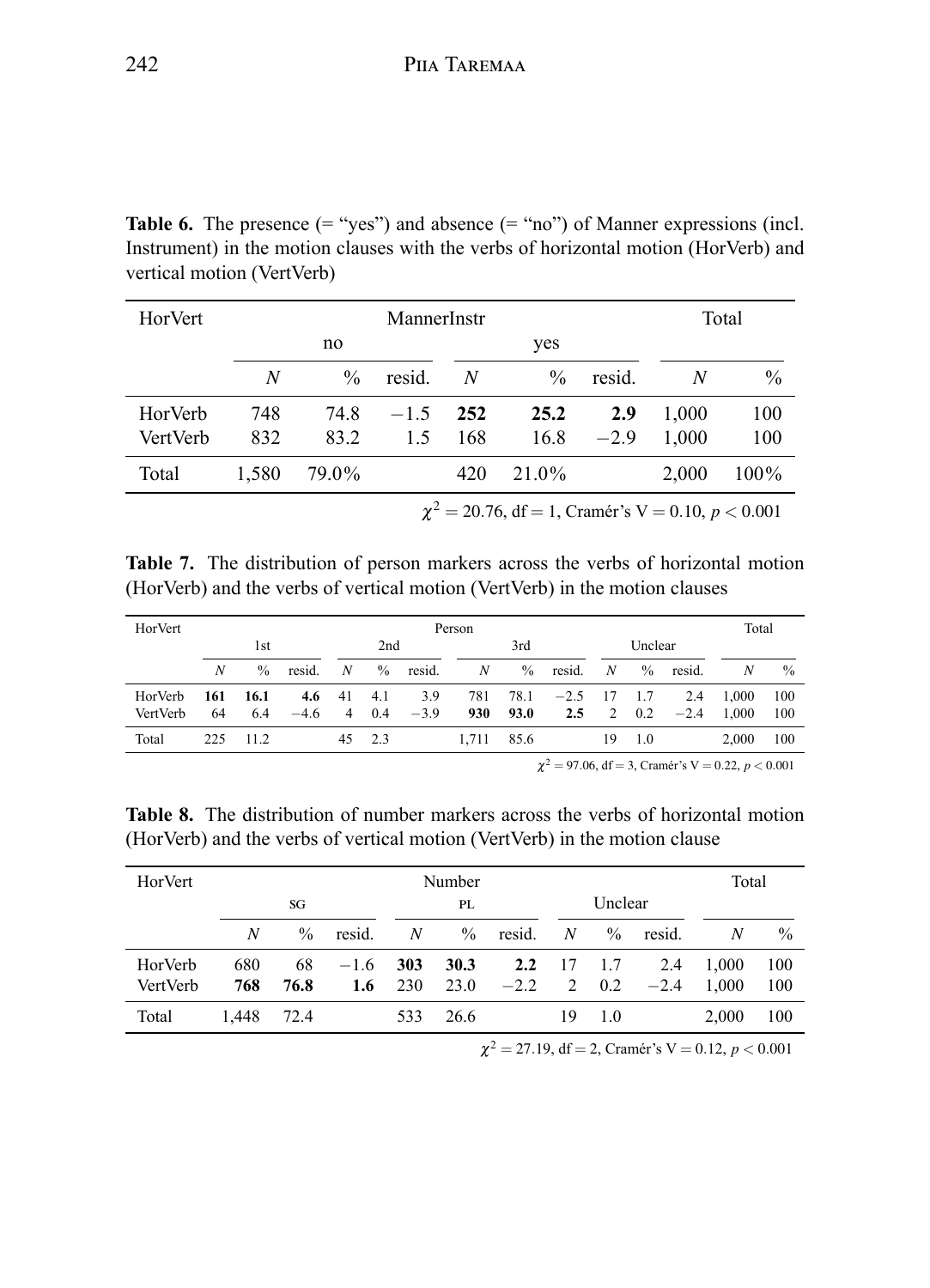$R<sup>2</sup> = 0.77$ ). The analysis of the tree shows that the verbs of horizontal motion are most likely to have the following three clausal patterns:

- (i) absence of Goal, Result and Source, but presence of Location expressions (Node 6; see also example 4);
- (ii) absence of Goal, Result, Source and Location expressions (the presence of other expressions is irrelevant; Node 7; examples 5 and 11);
- (iii) simultaneous presence of Goal and Direction expressions (Node 12; example 1).

The verbs of vertical motion are most likely to have the following three clausal patterns:

- (i) absence of Goal, but presence of Result expressions (Node 3; example 8);
- (ii) absence of Goal, Result and Direction, but presence of Source expressions (Node 9; example 6);
- (iii) simultaneous presence of Goal and Result, but absence of Direction expressions (Node 14; example 9).

Person is the only morphological variable to become significant when the clause contains a Goal expression, but no Direction and Result expressions (see Nodes 15–17). In such clauses, as compared to the verbs of horizontal motion, the verbs of vertical motion are biased towards 3rd person marking.

Summarising, the verbs of horizontal motion are most likely to occur in clauses which comprise a Location or Trajectory expression, and also in combination with Manner expressions. The verbs of vertical motion are most likely to occur in clauses that depict the starting or endpoint, or the final state of the mover. In addition, the verbs of horizontal vs. vertical motion exhibit only somewhat distinct grammatical behaviour so that horizontal motion is more likely to trigger 1st and 2nd person, and vertical motion 3rd person encodings.

## **5 General discussion**

Experiencing vertical motion is considerably different from that of horizontal motion. This intuitive observation has found empirical support from a number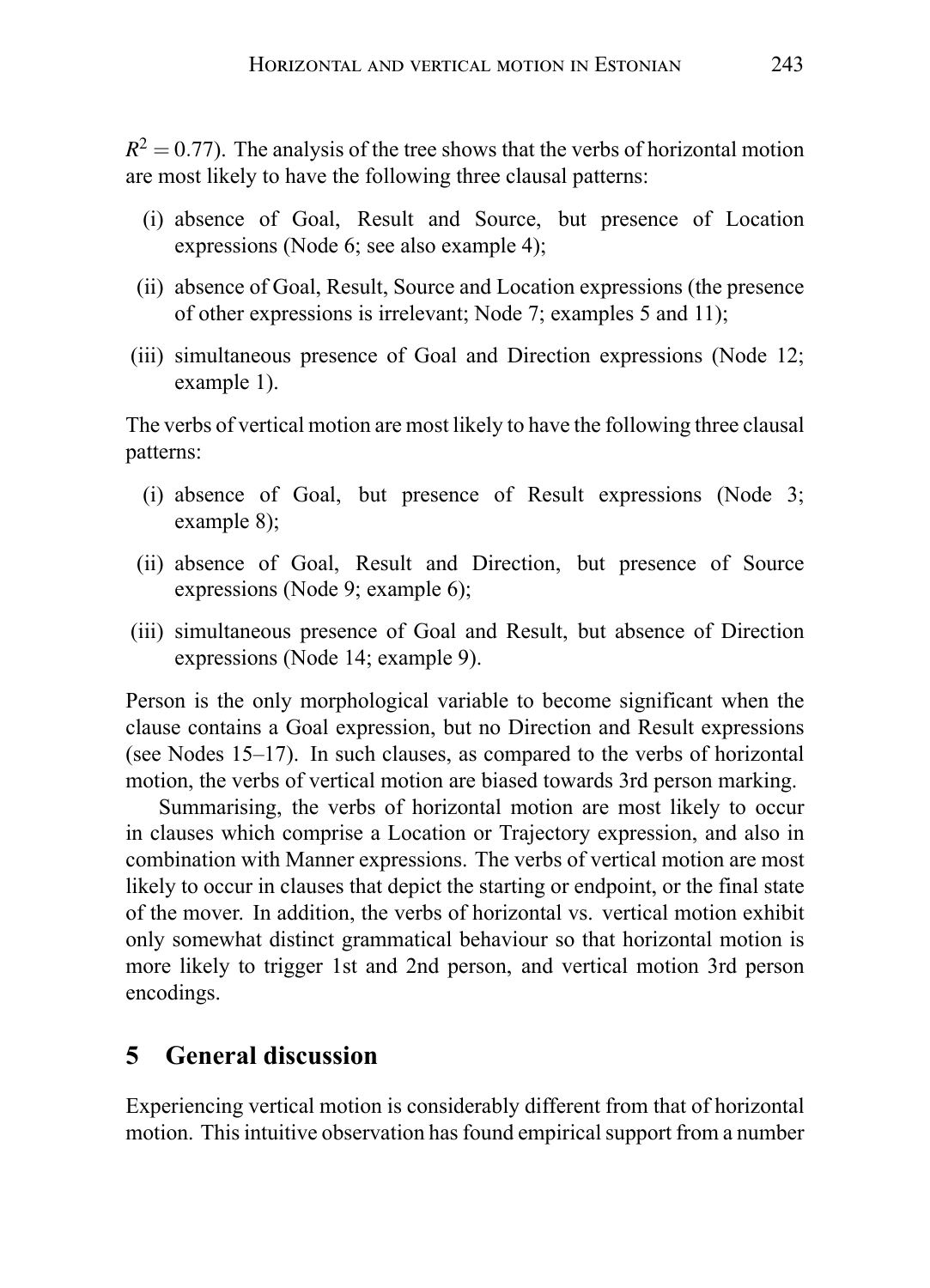of studies (Rose & Büchel 2005; Johnson 2007: 136–138; Ke et al. 2013; Leigh & Zee 2015; Scott et al. 2016). Intuitively, the semantics of the verbs of vertical motion (e.g., *kukkuma* 'fall') also differs from the semantics of the verbs of horizontal motion (e.g., *kõndima* 'walk'). This, in turn, should result in differences in use. To confirm this prediction in data, the current study applied quantitative analysis techniques to corpus data. This was done (i) to obtain evidence for tendencies one could intuitively predict and (ii) to uncover tendencies not available for intuition and explicit thinking. The results of the study provide evidence that these two types of motion – horizontal vs. vertical motion – are also expressed by means of distinguishable clausal patterns and morphological encodings. These tendencies were not absolute, but nevertheless suggest clear differences between the uses of verbs of horizontal and vertical motion.

In particular, it was found that the verbs of vertical motion frequently occur in combination with expressions of Source, Goal, and Result (e.g., *Pall kukkus laualt põrandale*'Theball fell**off the table**[Source]**down to the floor**[Goal]', *kukkusin ninuli* I fell **to my face** [Result]'). In other words, such events tend to be finished. The verbs of horizontal motion occur frequently with expressions showing that the event is not finished. That is, when horizontal motion is expressed, it is likely that Location or Trajectory is also expressed (e.g., *Ta kõnnib aias* '(s)he is walking **in the garden** [Location]'). Furthermore, from the perspective of lexical aspect (Vendler 1957; Aske 1989; Naigles & Terrazas 1998; see alsoErelt 2017: 112–128 forlexical aspectinEstonian), eventswhose starting and ending points are expressed can be seen as telic; events which are described by means of Location and Trajectory expressions can be analysed as atelic. In other words, lexical aspect in terms of telicity seems to be closely related to the expression of horizontal and vertical motion.

Regarding verb morphology, there was an effect of person and number in that the verbs of vertical motion were more likely to have 3rd person and singular encodings, and the verbs of horizontal motion were more likely to have 1st (and 2nd) person as well as plural encodings. No effect of aspect and tense was found in verb choice, meaning that the two types of verbs occur in similar tense and aspect constructions. In other words, grammatical aspect as manifested in verb morphology does not seem to be straightforwardly related to the expression of horizontal and vertical motion.

However, the choice of person and number markers suggests semantic motivations behind grammar. That is, vertical motion happens to someone or, more likely, something else, and for this reason, it is also referred to with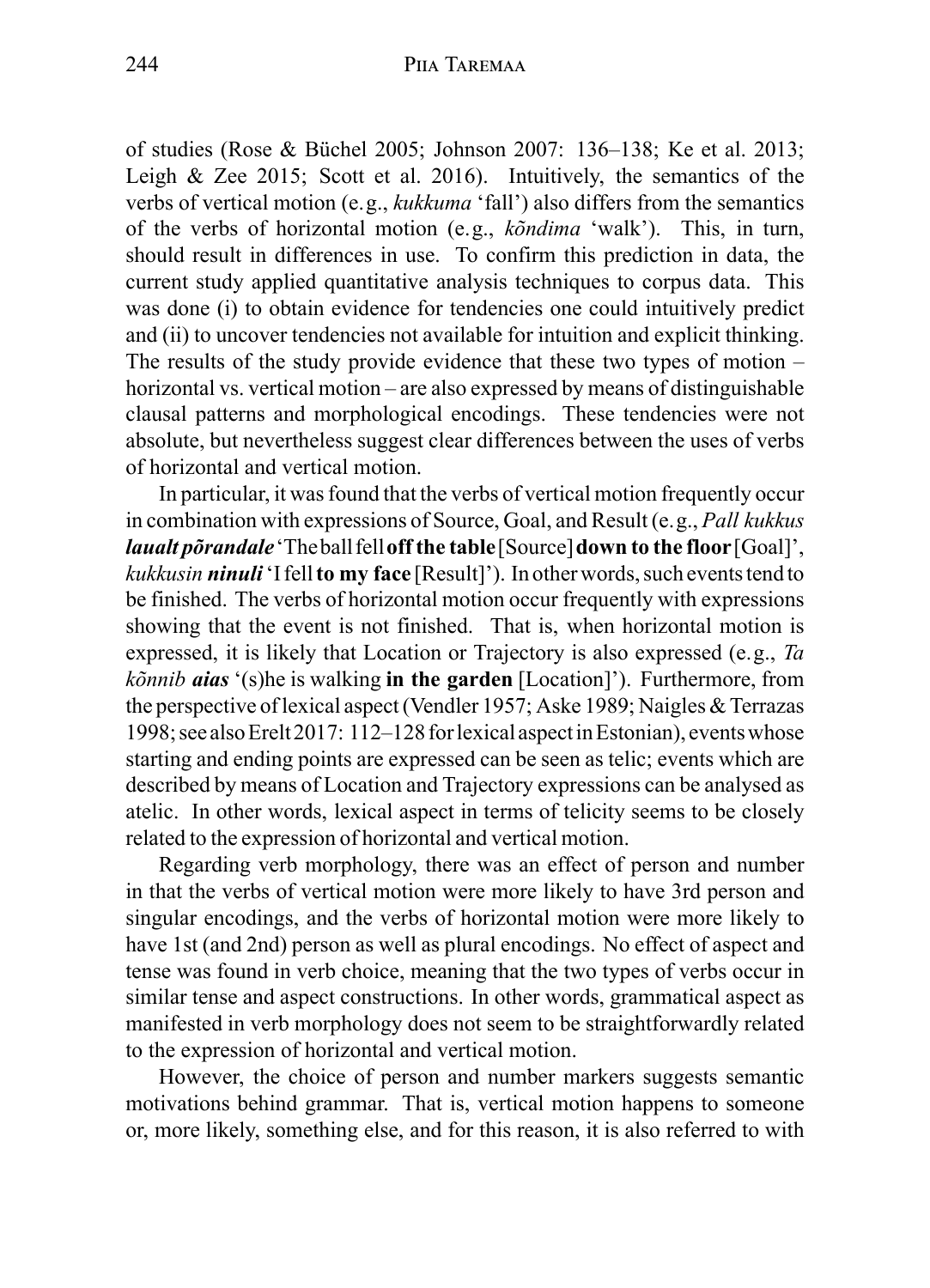the 3rd person marking. Horizontal motion, on the other hand, is something we deliberately perform ourselves, which explains why we frequently use 1st person marking to express that type of motion. This, in turn, suggests agentivity effects in that agentive motion is described by means of a different set of linguistic means than non-agentive motion. In addition, the clustering of the verbs on the basis of their morphological behaviour showed that verb morphology may be linked to the agentivity as embedded in verb semantics. Verbs that express agentive motion (e.g., *ratsutama* 'ride, gallop', *laskuma* 'descend') tended to be clustered into one group, and non-agentive verbs (*kukkuma* 'fall', vajuma 'sink') into another group. These results are in accord with the studies on goal-bias that show that goal prominence is significant to agentive motion, not non-agentive motion (Lakusta & Carey 2015). In other words, animate and agentive movers tend to have goals for their motion. This feature of agentivity is, of course, closely related to horizontality and verticality in that horizontal motion is more likely to be also agentive, and vertical motion non-agentive. In any case, these findings support previous research into semantic motivations of grammar and provide further knowledge of the cognitive underpinnings of verb morphology (see also Janda 2007).

Thus, the usage patterns of language reflect the fact that motion along the horizontal axis differs significantly from motion along the vertical axis in terms of our physical experience of these motions. The idea that vertical motion may have a "special status [in language] resulting from particular aspects of embodied cognition" (Hickmann et al. 2017: 85) has also been proposed by other authors (e.g., Gibbs 2006; Johnson 2007: 136–138; Morita 2020). Furthermore, the two types of motion – horizontal and vertical – may be causally different (e.g., downward motion occurs due to or in spite of gravity, whereas horizontal motion is caused by other factors). In addition, the physical properties of the two types of motion (e.g., speed and force) vary. Consequently, these physical properties may also receive different attention when expressing horizontal vs. vertical motion. In other words, when expressing motion, a need arises to foreground different aspects of a motion event. These foregrounded aspects, in turn, do not necessarily coincide across the two types of motion – horizontal vs. vertical – and this explains the results of the current study.

Nevertheless, when motion clauses were examined in this study, only the verbs had been assigned the labels *horizontal* and *vertical motion*. When analysing the structure of motion clauses, the meaning of the clauses was not examined. That is, the resulting clause was not analysed in terms of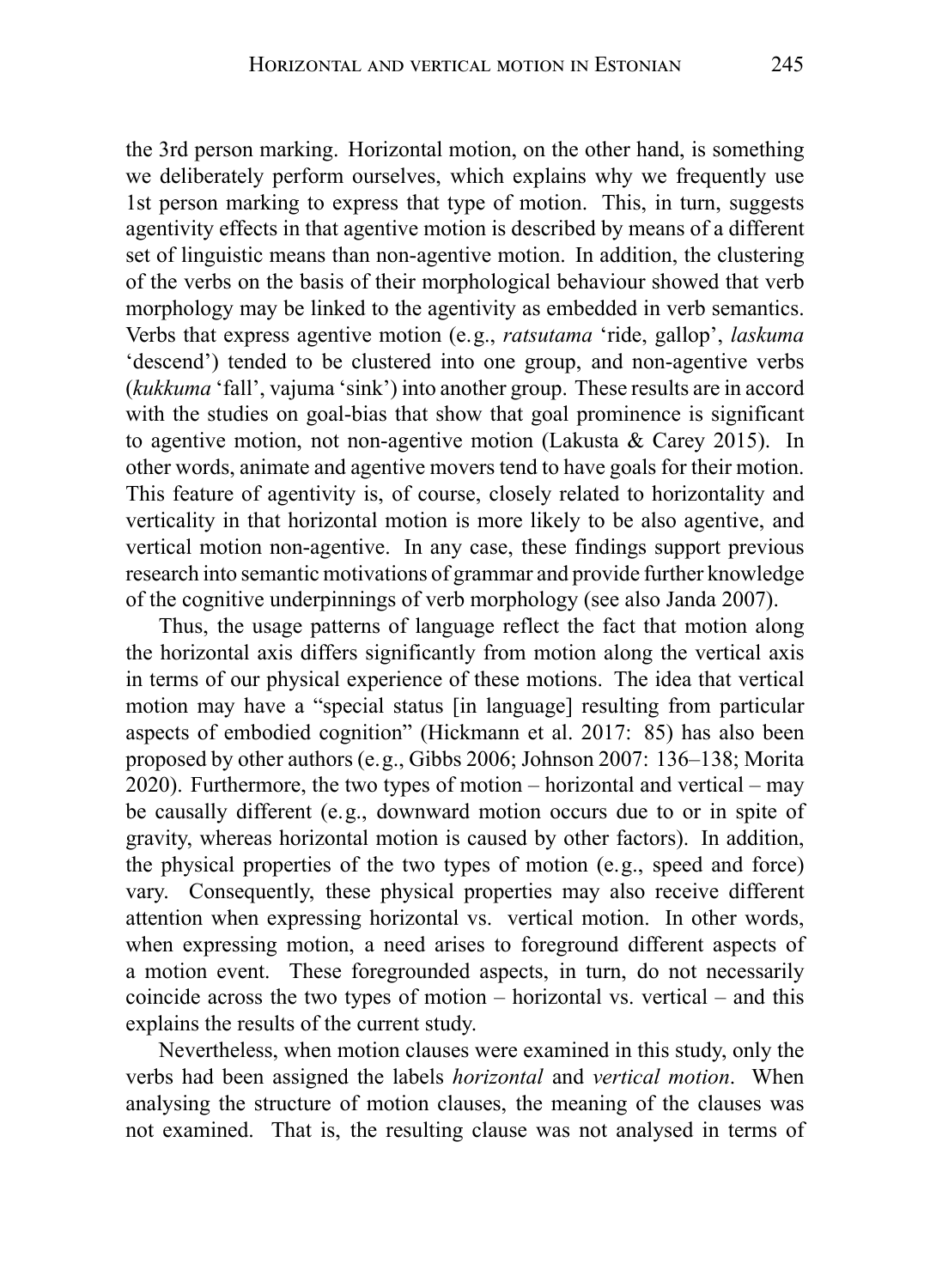it expressing horizontal or vertical motion, or a mixture of these motions. The verbs of the study were chosen based on the experiment (Taremaa 2021b) which established the associated meaning of the verbs in terms of horizontal and vertical motion. The verbs with which the current corpus study was conducted were clearly verbs of either horizontal or vertical motion. However, even the clearest instances do not necessarily indicate that the verbs are always used to refer to exact horizontal or vertical motion. Such "exact" or "absolute" horizontal and vertical motion is rare in real life, as most actual motions are a combination of both, and this is also reflected in language. To exemplify, the clause *kukkusin ninuli* 'I fell to my face' contains a verb of vertical motion, but the clause itself describes motion that is not absolute vertical motion. Instead, it describes motion along both the horizontal and vertical axes. It also seems that some verbs of horizontal motion can easily be used to describe vertical motion as well if contextual clues are added (e.g., *ämblik kõndis seina mööda alla* 'the spider walked down the wall'), whereas using verbs of vertical motion in contexts that imply only horizontal motion seems very unlikely.

As for the general tendencies with regard to motion events as put forward by Talmy (1985; 2000b), and concerning the goal-bias as proposed by Ikegami (1987) and Dirven & Verspoor (1998), the following three conclusions can be drawn from the current study.

Firstly, the study illustrates that motion descriptions contain much more information than Path and Manner, and Source and Goal, and that these other aspects (e.g., horizontality/verticality, but also speed and force) should also be investigated in order to understand the composition of motion descriptions in a language. As language is inherently multivariate, these other important aspects of motion descriptions allow us to conceptualise the scene in more detail. Our knowledge about language structure, including typological similarities and differences, could thus greatly benefit from a broader investigation of the expression of motion.

Secondly, the results of the study should definitely be interpreted in relation to the fact that Estonian is a satellite-framed language (on manner saliency, see also Slobin 2006; Cardini 2008; Slobin et al. 2014). Indeed, the study's verbs of horizontal motion are clearly manner verbs (i.e., *jalutama* 'walk, stroll', *kõndima* 'walk', *marssima* 'march', *ratsutama* 'ride, gallop', *ujuma* 'swim'). The verbs of vertical motion (i.e., *kukkuma* 'fall', *langema* 'fall, come down', *laskuma* 'descend', *pudenema* 'fall off, crumble', *vajuma* 'sink') can be analysed differently, though, and thus seen as either manner verbs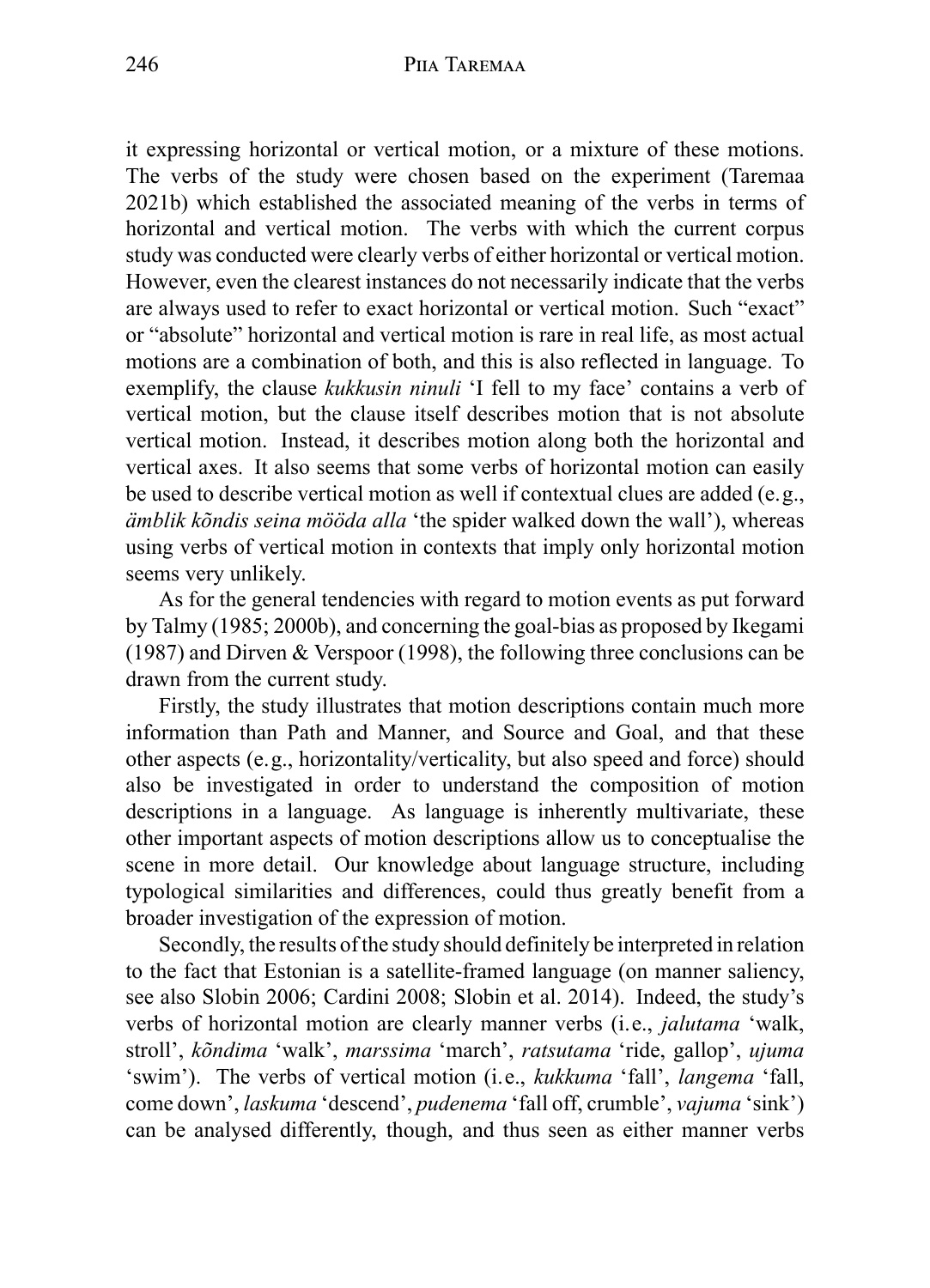(Cardini 2008; Goldberg 2010) or as path verbs (Lakusta & Landau 2005; Rappaport Hovav & Levin 2010). That is, all these verbs of vertical motion express at least two manner features (for the lists of possible manner features, see Cardini 2008; Slobin et al. 2014): speed and force. As for speed, according to the experiment presented in Taremaa (2017), *kukkuma* 'fall' expresses relatively fast motion; *langema* 'fall, come down', *laskuma* 'descend', and *pudenema* 'fall off, crumble' express medium speed; and *vajuma* 'sink' expresses relatively slow motion. Given that they, nevertheless, incorporate strong directional meaning (downward motion), they can also be viewed as verbs that incorporate both Manner and Path components. This is a strategy which applies for several verbs in many languages (Aske 1989; Cardini 2008; 2012; Cifuentes Férez 2010; Goldberg 2010; Kopecka 2010). In any case, it seems that the tendencies for horizontal and vertical motion as found in this study apply mainly to manner of motion verbs. Consequently, future studies are needed to clarify the use of path verbs in the context of horizontal and vertical motion.

Finally, the results of the study also indicate the language-internal variation with respect to the goal-over-source principle (Ikegami 1987; Dirven & Verspoor 1998). This principle states that Goal is the most commonly expressed spatial category in languages. The data of the current study shows that the principle applies to the verbs of vertical motion in that these are most frequently combined with Goal expressions (followed by Source expressions). However, the verbs of horizontal motion are inclined towards Location and Trajectory, and not towards Source and Goal. In other words, the principle seems to apply only to the verbs that are inherently Goal-directed in terms of their meaning, as noted also by several earlier studies (Aske 1989; Stefanowitsch & Rohde 2004; Filipović 2007; Kopecka 2010; Cardini 2012; Taremaa 2017).

On the whole, the study supports previous research into the embodied underpinnings of language (Johnson 1987; Glenberg & Kaschak 2002; Zwaan 2003; Gibbs 2006; Barsalou 2008) and concurs with the well-attested fact that differences in experience result in differences in linguistic expressions (Harris 1954; Johnson 1987). The results also add to the growing body of knowledge on motion events (Talmy 1985; 2000b; Slobin 1996; Goschler & Stefanowitsch 2013b; Ibarretxe-Antuñano 2017; Matsumoto & Kawachi 2020). The findings of this study suggest that it is essential to take the direction of motion in terms of horizontality and verticality into account when discussing the structure of motion descriptions.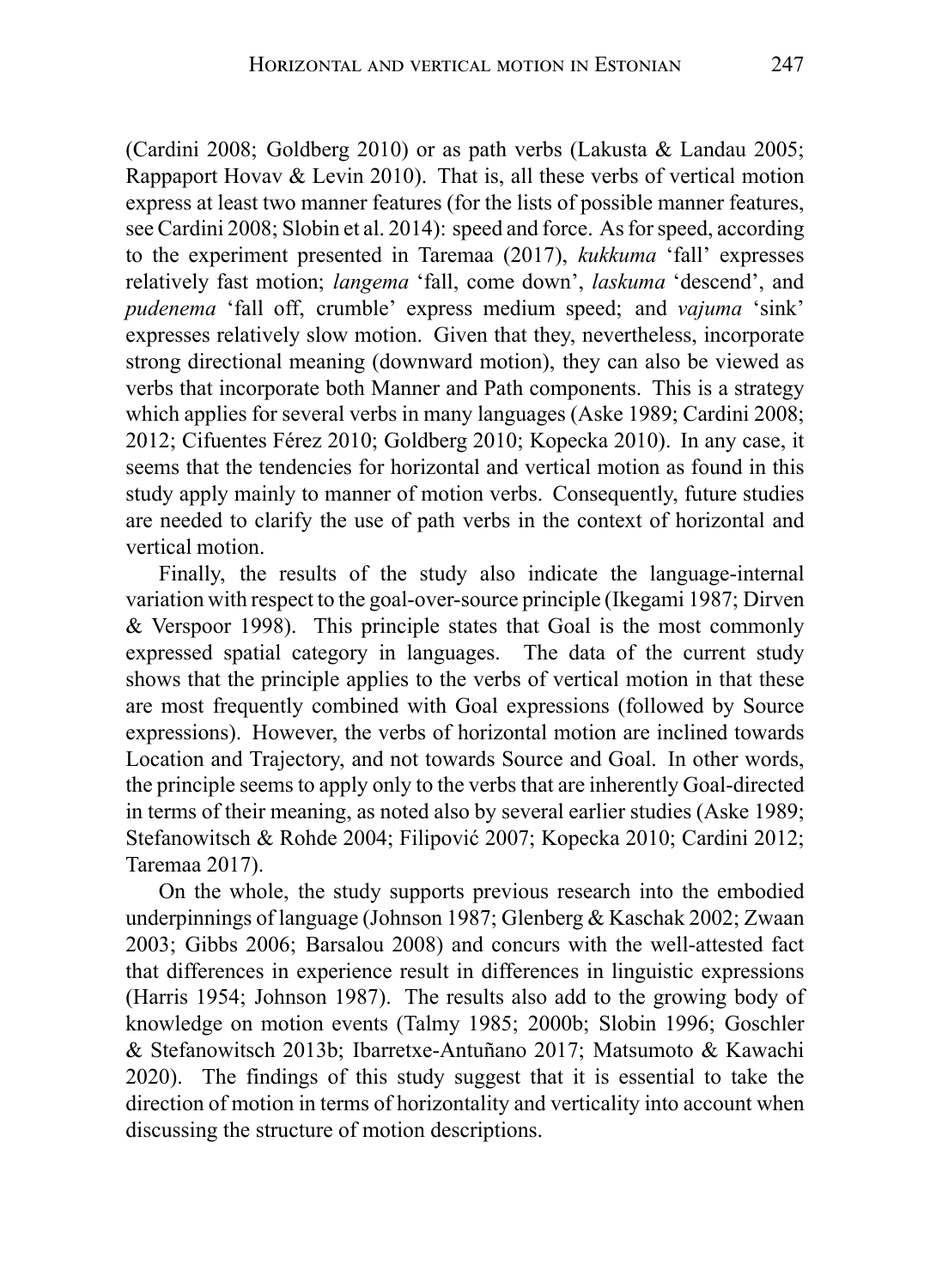# **6 Conclusion**

The everyday experience of horizontal motion differs greatly from the experience of vertical motion. Following an assumption that such experiential differences can be seen in language, the study examined Estonian motion descriptions. The corpus study focused on the comparison between verbs of horizontal and vertical motion. The main finding was that the two types of motion – horizontal vs. vertical – are also expressed by means of specific structures. That is, the semantic and grammatical structure of motion clauses differs across the verbs of horizontal and vertical motion. In general, the study adds to the large body of research on embodiment and motion events by providing fine-grained information about the structure of motion expressions with regard to horizontal vs. vertical motion.

# **Acknowledgements**

This work has been supported by the Estonian Research Council grant (PSG671) and by the European Union through the European Regional Development Fund (Centre of Excellence in Estonian Studies).

# **Abbreviations**

| 2, 3          | person                                                       |
|---------------|--------------------------------------------------------------|
| ABL           | ablative                                                     |
| ALL           | allative                                                     |
| GEN           | genitive                                                     |
| <b>COND</b>   | conditional                                                  |
| FC            | a motion clause that originates from the fiction corpus      |
| HorVerb       | verbs of horizontal motion                                   |
| HorVert       | the type of verb in terms of horizontal vs. vertical motion  |
| IMP           | imperative                                                   |
| <b>IMPERS</b> | impersonal                                                   |
| <b>INE</b>    | inessive                                                     |
| INF           | infinitive                                                   |
| <b>JUSS</b>   | jussive                                                      |
| <b>NOM</b>    | nominative                                                   |
| NС            | a motion clause that originates from the newspapers' corpora |
|               |                                                              |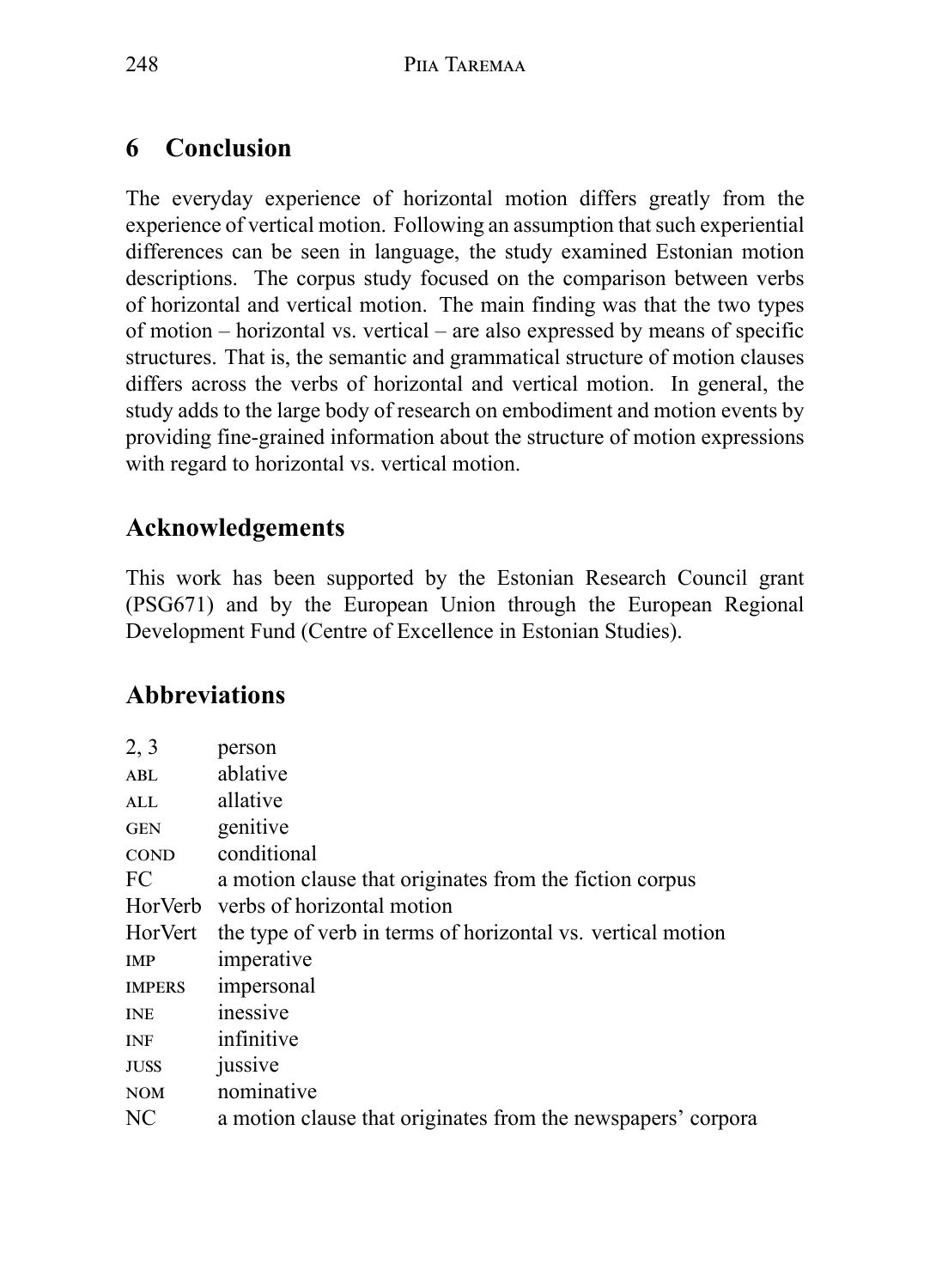| PI.         | plural                            |
|-------------|-----------------------------------|
| <b>PRS</b>  | present                           |
| <b>PRT</b>  | partitive                         |
| <b>PST</b>  | past                              |
| <b>PTCP</b> | present participle                |
| <b>OUOT</b> | quotative                         |
| SG          | singular                          |
|             | VertVerb verbs of vertical motion |

### **References**

Agresti, Alan. 1996*. An introduction to categorical data analysis*. New York: Wiley.

- Aske, Jon. 1989. Path predicates in English and Spanish: A closer look. In Hall, Kira & Meacham, Michael & Shapiro, Richard (eds.), *Proceedings of the Fifteenth Annual Meeting of the Berkeley Linguistics Society*, 1–14. Berkeley, CA: Berkeley Linguistics Society.
- Barsalou, Lawrence W. 2008. Grounded cognition. *Annual Review of Psychology* 59. 617–645.
- Beavers, John. 2012. Resultative constructions. In Binnick, Robert I. (ed.), *The Oxford handbook of tense and aspect*, 908–933. Oxford: Oxford University Press.
- Bergen, Benjamin K. & Chang, Nancy. 2005. Embodied construction grammar in simulation-based language understanding. In Östman, Jan-Ola & Fried, Mirjam (eds.), *Construction grammars: Cognitive grounding and theoretical extensions*, 147–190. (Constructional Approaches to Language 3). Amsterdam: John Benjamins.
- Bohnemeyer, Jürgen & Enfield, N. J. & Essegbey, James & Ibarretxe-Antuñano, Iraide & Kita, Sotaro & Lüpke, Friederike & Ameka, Felix K. 2007. Principles of event segmentation in language: The case of motion events. *Language* 83(3). 495–532.
- Bybee, Joan L. & Dahl, Östen. 1989. The creation of tense and aspect systems in the languages of the world. *Studies in Language* 13(1). 51–103.
- Cardini, Filippo-Enrico. 2008. Manner of motion saliency: An inquiry into Italian. *Cognitive Linguistics* 19(4). 533–569.
- 2012. Grammatical constraints and verb-framed languages: The case of Italian. *Language & Cognition* 4(3). 167–201.
- Choi, Soonja & Bowerman, Melissa. 1991. Learning to express motion events in English and Korean: The influence of language-specific lexicalization patterns. *Cognition* 41(1). 83–121.
- Cifuentes Férez, Paula. 2010. The semantics of the English and the Spanish motion verb lexicons. *Review of Cognitive Linguistics* 8(2). 233–271.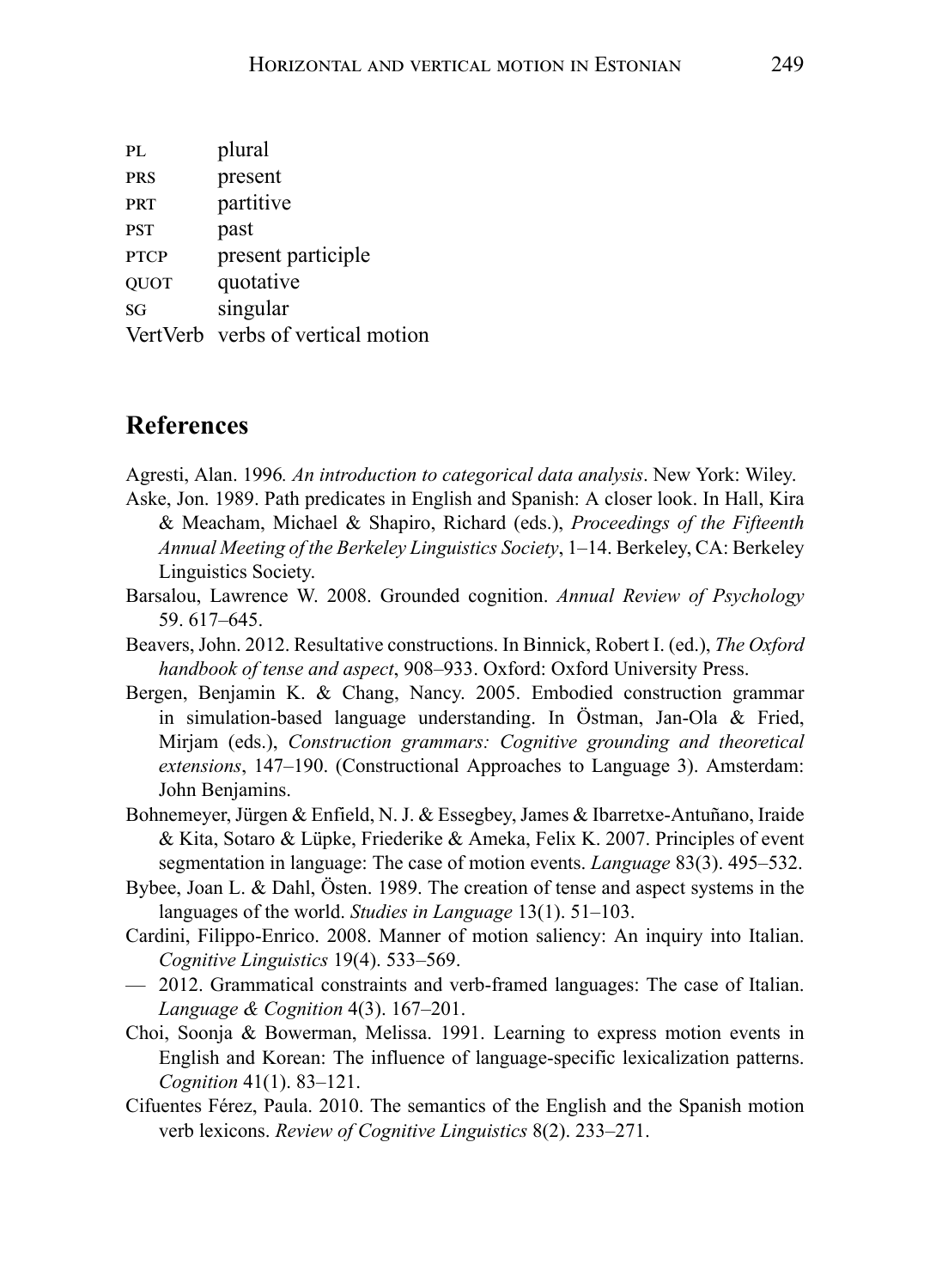- Cohen, Jacob. 1988*. Statistical power analysis for the behavioral sciences*. 2nd edn. Hillsdale, NJ: Lawrence Erlbaum.
- Croft, William & Barðdal, Jóhanna & Hollmann, Willem & Sotirova, Violeta & Taoka, Chiaki. 2010. Revising Talmy's typological classification of complex event constructions. In Boas, Hans C. (ed.), *Contrastive studies in construction grammar*, 201–235. (Constructional Approaches to Language 10). Amsterdam: John Benjamins.
- Dirven, René & Verspoor, Marjolijn. 1998*. Cognitive exploration of language and linguistics*. (Cognitive Linguistics in Practice 1). Amsterdam: John Benjamins.
- Erelt, Mati (ed.). 2003*. Estonian language*. (Linguistica Uralica Supplementary Series 1). Tallinn: Estonian Academy Publishers.
- Erelt, Mati. 2009. Typological overview of Estonian syntax. *Language Typology and Universals* 62(1–2). 6–28.
- 2017. Lauseliikmed [Parts of sentences]. In Erelt, Mati & Metslang, Helle (eds.), *Eesti keele süntaks* [Estonian syntax], 112–128. (Eesti Keele Varamu 3). Tartu: Tartu Ülikooli Kirjastus.
- Erelt, Mati & Metslang, Helle (eds.). 2017*. Eesti keele süntaks* [Estonian syntax]. (Eesti Keele Varamu 3). Tartu: Tartu Ülikooli Kirjastus.
- Filipović, Luna. 2007. On the nature of lexicalization patterns: A cross-linguistic inquiry. In Delbecque, Nicole & Cornillie, Bert (eds.), *On interpreting construction schemas: From action and motion to transitivity and causality*, 307–329. Berlin: Mouton de Gruyter.
- Filipović, Luna & Ibarretxe-Antuñano, Iraide. 2019. Motion. In Dabrowska, Ewa & Divjak, Dagmar (eds.), *Cognitive linguistics: Key topics*, 87–108. Berlin: De Gruyter Mouton.
- Gennari, Silvia P. & Sloman, Steven A. & Malt, Barbara C. & Fitch, W. Tecumseh. 2002. Motion events in language and cognition. *Cognition* 83(1). 49–79.
- Georgakopoulos, Thanasis & Härtl, Holden & Sioupi, Athina. 2019. Goal realization: An empirically based comparison between English, German and Greek. *Languages in Contrast* 19(2). 280–309.
- Gibbs, Raymond W. Jr. 2006*. Embodiment and cognitive science*. New York: Cambridge University Press.
- Glenberg, Arthur M. & Kaschak, Michael P. 2002. Grounding language in action. *Psychonomic Bulletin & Review* 9(3). 558–565.
- Goldberg, Adele E. 1995*. Constructions: A construction grammar approach to argument structure*. Chicago: The University of Chicago Press.
- 2010. Verbs, constructions and semantic frames. In Rappaport Hovav, Malka & Doron, Edit & Sichel, Ivy (eds.), *Lexical semantics, syntax, and event structure*, 39–58. Oxford: Oxford University Press.
- Goldberg, Adele E. & Jackendoff, Ray. 2004. The English resultative as a family of constructions. *Language* 80. 532–568.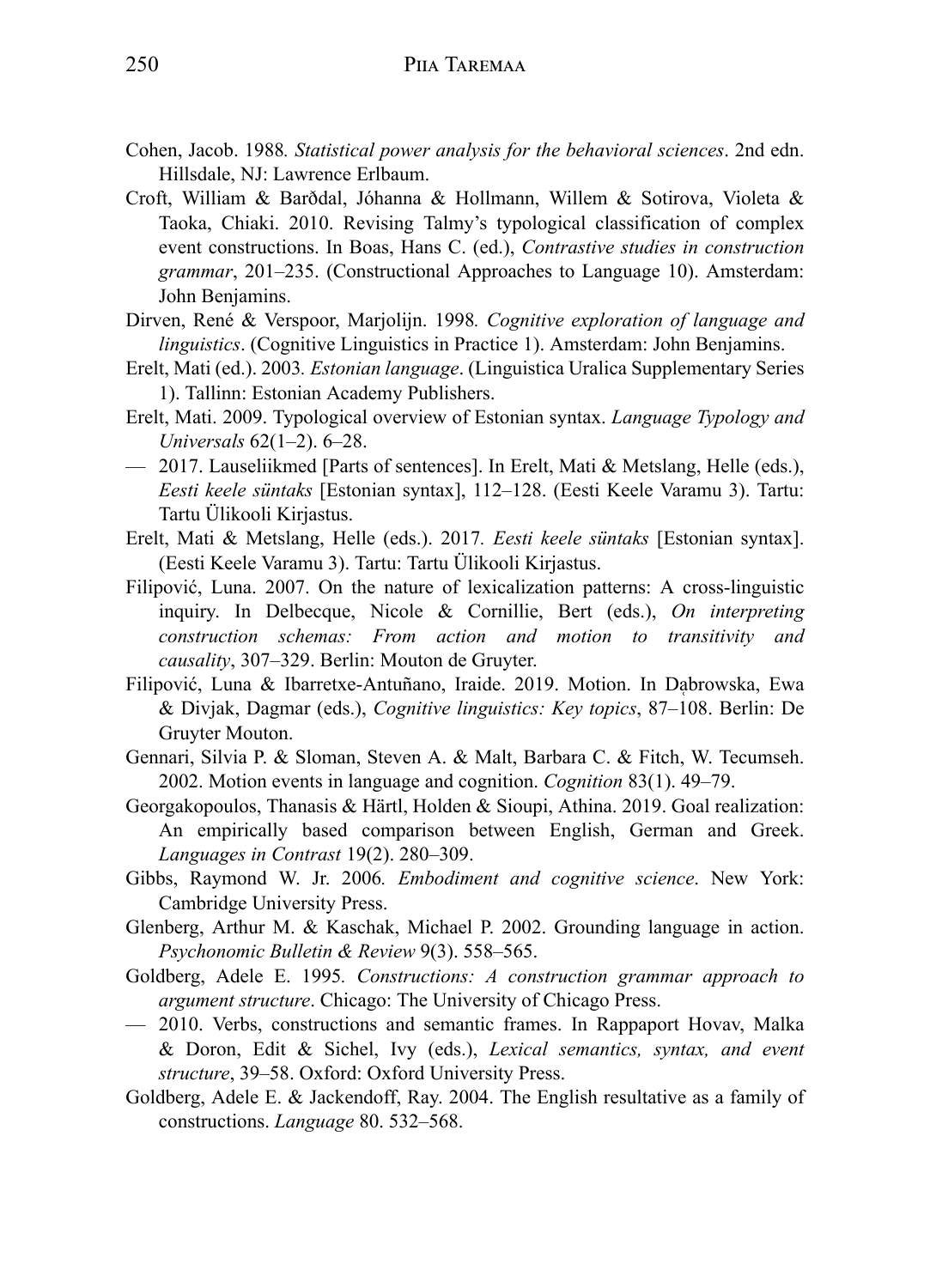- Goschler, Juliana & Stefanowitsch, Anatol. 2013a. Beyond typology: The encoding of motion events across time and varieties. In Goschler, Juliana & Stefanowitsch, Anatol (eds.), *Variation and change in the encoding of motion events*, 1–14. (Human Cognitive Processing 41). Amsterdam: John Benjamins.
- Goschler, Juliana & Stefanowitsch, Anatol (eds.). 2013b*. Variation and change in the encoding of motion events*. (Human Cognitive Processing 41). Amsterdam: John Benjamins.
- Harrell, Frank E. Jr. 2021*. Hmisc: Harrell miscellaneous*. R package version 4.5-0. (https://CRAN.R-project.org/package=Hmisc). (Accessed 2021-08-24).
- Harris, Zellig S. 1954. Distributional structure. *Word* 10(2–3). 146–162.
- Hickmann, Maya & Engemann, Helen & Soroli, Efstathia & Hendriks, Henriette & Vincent, Coralie. 2017. Expressing and categorizing motion in French and English. In Ibarretxe-Antuñano, Iraide (ed.), *Motion and space across languages: Theory and applications*, 61–94. (Human Cognitive Processing 59). Amsterdam: John Benjamins.
- Hothorn, Torsten & Hornik, Kurt & Strobl, Carolin & Zeileis, Achim. 2015*. Package party: A laboratory for recursive partytioning*. R package version 1.3.5. (http://CRAN.R-project.org/package=party). (Accessed 2021-08-24).
- Huang, Shuanfan & Tanangkingsing, Michael. 2005. Reference to motion events in six western Austronesian languages: Toward a semantic typology. *Oceanic Linguistics* 44(2). 307–340.
- Huumo, Tuomas. 2007. Force dynamics, fictive dynamicity, and the Finnish verbs of 'remaining'. *Folia Linguistica* 41(1–2). 73–98.
- 2010. Nominal aspect, quantity, and time: The case of the Finnish object. *Journal of Linguistics* 46(1). 83–125.
- Ibarretxe-Antuñano, Iraide. 2004. Motion events in Basque narratives. In Strömqvist, Sven & Verhoeven, Ludo (eds.), *Relating events in narrative: Typological and contextual perspectives*, 89–111. Mahwah, NJ: Lawrence Erlbaum.
- 2009. Lexicalisation patterns and sound symbolism in Basque. In Valenzuela, Javier & Rojo, Ana & Soriano, Cristina (eds.), *Trends in cognitive linguistics: Theoretical and applied models*, 239–254. Frankfurt: Peter Lang.
- Ibarretxe-Antuñano, Iraide (ed.). 2017*. Motion and space across languages: Theory and applications*. (Human Cognitive Processing 59). Amsterdam: John Benjamins.
- Ikegami, Yoshihiko. 1987. 'Source' vs 'Goal': A case of linguistic dissymmetry. In Dirven, René & Radden, Günter (eds.), *Concepts of case*, 122–146. (Studien zur Englischen Grammatik 4). Tübingen: Narr.
- Janda, Laura A. 2007. Aspectual clusters of Russian verbs. *Studies in Language* 31(3). 607–648.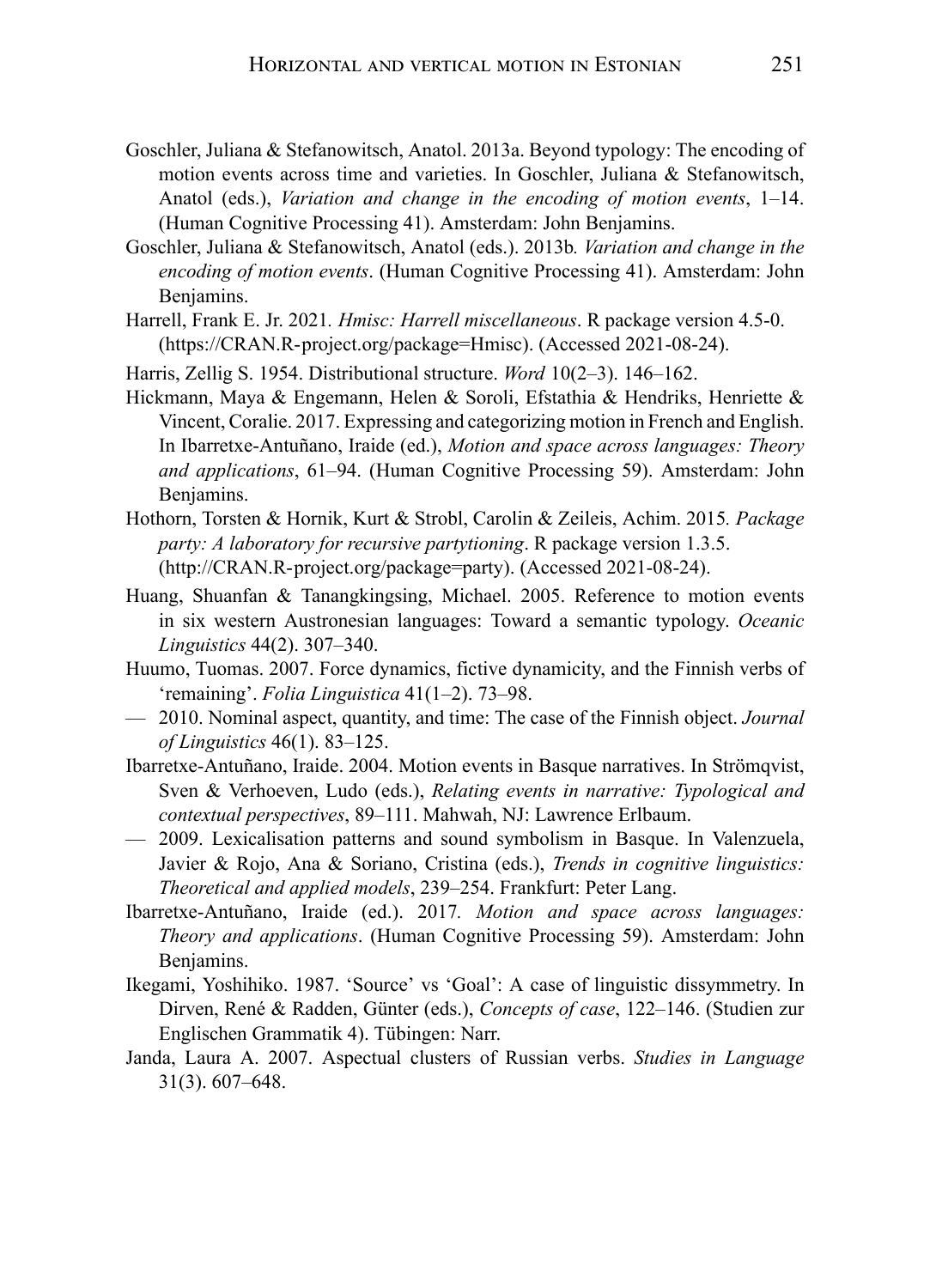- Johanson, Megan & Selimis, Stathis & Papafragou, Anna. 2019. The Source-Goal asymmetry in spatial language: Language-general vs. language-specific aspects. *Language, Cognition and Neuroscience* 34(7). 826–840.
- Johansson Falck, Marlene & Gibbs, Raymond W. Jr. 2013. Embodied motivations for metaphorical meanings. In Janda, Laura A. (ed.), *Cognitive linguistics: The quantitative turn: The essential reader*, 81–102. Berlin: De Gruyter Mouton.
- Johnson, Mark. 1987*. The body in the mind: The bodily basis of meaning, imagination, and reason*. Chicago: University of Chicago Press.
- 2007*. The meaning of the body: Aesthetics of human understanding*. Chicago: The University of Chicago Press.
- Ke, Sally R. & Lam, Jessica & Pai, Dinesh K. & Spering, Miriam. 2013. Directional asymmetries in human smooth pursuit eye movements. *Investigative Ophthalmology & Visual Science* 54(6). 4409–4421.
- Kopecka, Anetta. 2006. The semantic structure of motion verbs in French: Typological perspectives. In Hickmann, Maya & Robert, Stéphane (eds.), *Space in languages: Linguistic systems and cognitive categories*, 83–101. (Typological Studies in Languages 66). Amsterdam: John Benjamins.
- 2010. Motion events in Polish: Lexicalization patterns and the description of Manner. In Hasko, Victoria & Perelmutter, Renee (eds.), *New approaches to Slavic verbs of motion*, 225–246. (Studies in Language Companion Series 115). Amsterdam: John Benjamins.
- Kopecka, Anetta & Vuillermet, Marine. 2021. Source-Goal (a)symmetries across languages. *Studies in Language* 45(1). 2–35.
- Kratzer, Angelika. 2011. Building resultatives. In Maienborn, Claudia & Wöllstein, Angelika (eds.), *Event arguments: Foundations and applications*, 177–212. (Linguistische Arbeiten 501). Tübingen: Max Niemeyer.
- Lakusta, Laura & Carey, Susan. 2015. Twelve-month-old infants' encoding of goal and source paths in agentive and non-agentive motion events. *Language Learning and Development* 11(2). 152–175.
- Lakusta, Laura & Landau, Barbara. 2005. Starting at the end: The importance of goals in spatial language. *Cognition* 96(1). 1–33.
- Langacker, Ronald W. 1987*. Foundations of cognitive grammar, vol. I: Theoretical prerequisites*. Stanford: Stanford University Press.
- Leigh, R. John & Zee, David S. 2015*. The neurology of eye movements*. Oxford: Oxford University Press.
- Leino, Jaakko. 2010. Results, cases, and constructions: Argument structure constructions in English and Finnish. In Boas, Hans C. (ed.), *Contrastive studies in construction grammar*, 103–136. (Constructional Approaches to Language 10). Amsterdam: John Benjamins.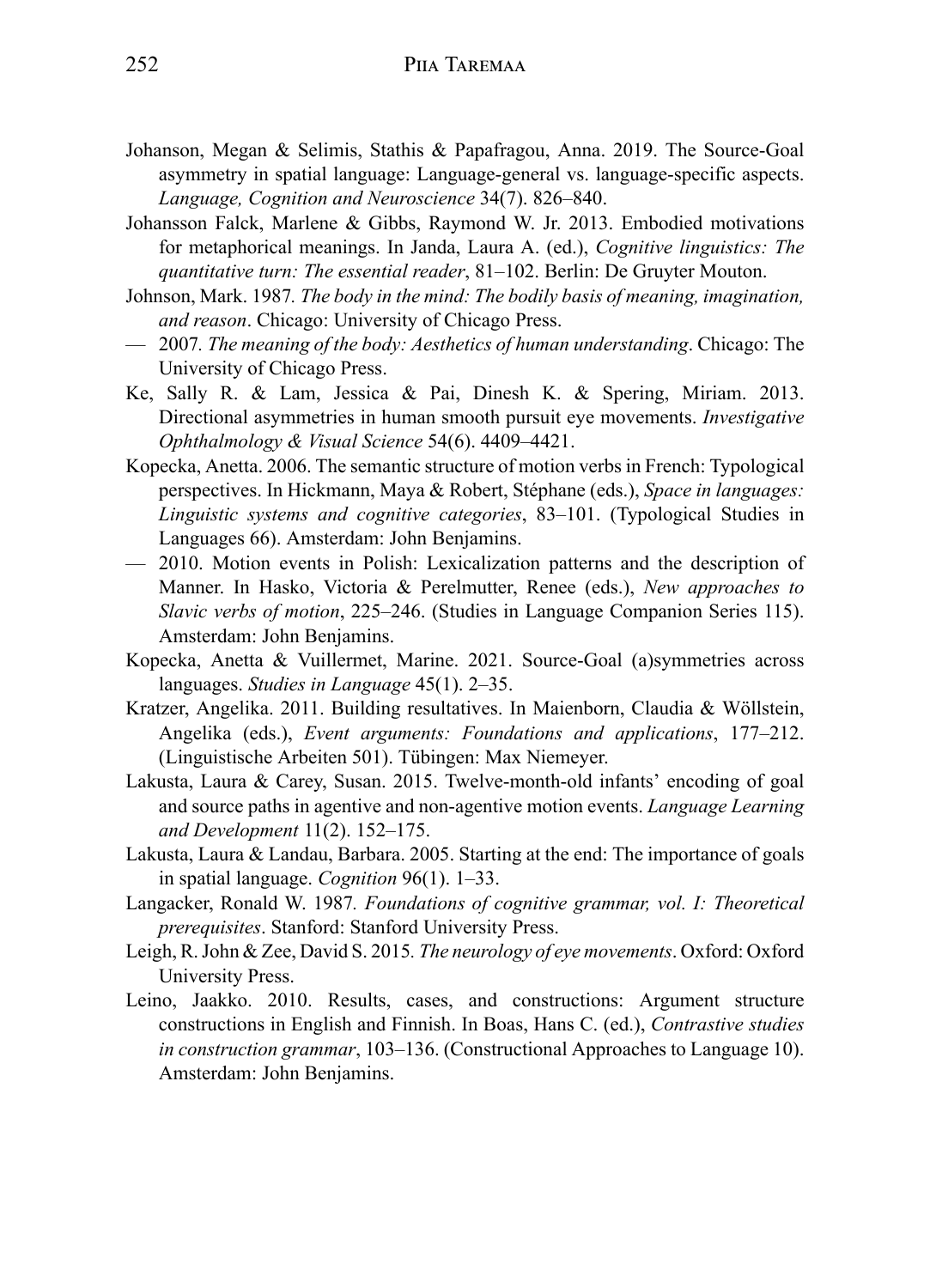- Łozińska, Joanna & Pietrewicz, Barbara. 2018. Lexicalization of vertical motion: A study of three satellite-framed languages. *Cognitive Studies / Études cognitives* 18. 1–13.
- Lüdecke, Daniel. 2021*. sjPlot: Data visualization for statistics in social science*. R package version 2.8.8.

(https://CRAN.R-project.org/package=sjPlot). (Accessed 2021-08-24).

- Matsumoto, Yo & Kawachi, Kazuyuki (eds.). 2020*. Broader perspectives on motion event descriptions*. (Human Cognitive Processing 69). Amsterdam: John Benjamins.
- Metslang, Helle. 2006. Predikaat ajastut kogemas [Predicate the experiencer of the era]. *Keel ja Kirjandus* 9/2006. 714–727.
- Morita, Takahiro. 2020. Attraction of attention in perceived motion events weighed against typology and cognitive cost. In Matsumoto, Yo & Kawachi, Kazuhiro (eds.), *Broader perspectives on motion event descriptions*, 181–204. (Human Cognitive Processing 69). Amsterdam: John Benjamins.
- Naidu, Viswanatha & Zlatev, Jordan & Duggirala, Vasanta & Van De Weijer, Joost & Devylder, Simon & Blomberg, Johan. 2018. Holistic spatial semantics and post-Talmian motion event typology: A case study of Thai and Telugu. *Cognitive Semiotics* 11(2). 1–27.
- Naigles, Letitia R. & Terrazas, Paula. 1998. Motion-verb generalization in English and Spanish: Influences of language and syntax. *Psychological Science* 9(5). 363–369.
- Nelis, Liis & Miljan, Merilin. 2016. Acquisition of motion in L2 Estonian. *Eesti Rakenduslingvistika Ühingu aastaraamat / Estonian Papers in Applied Linguistics* 12. 161–185.
- Nikitina, Tatiana. 2009. Subcategorization pattern and lexical meaning of motion verbs: A study of the source/goal ambiguity. *Linguistics* 47(5). 1113–1141.
- Pajunen, Anneli. 2001*. Argumenttirakenne: Asiantilojen luokitus ja verbien käyttäytyminen suomen kielessä* [Argument structure: On the classification of events and the behaviour of verbs in Finnish]. Helsinki: Suomalaisen Kirjallisuuden Seura.
- Pajusalu, Renate & Kahusk, Neeme & Orav, Heili & Veismann, Ann & Vider, Kadri & Õim, Haldur. 2013. The encoding of motion events in Estonian. In van der Zee, Emile & Vulchanova, Mila (eds.), *Motion encoding in language and space*, 44–66. (Explorations in Language and Space 6). Oxford: Oxford University Press.
- Pajusalu, Renate & Orav, Heili. 2007. Supiinid koha väljendajana: Liikumissündmuse keelendamise asümmeetriast [Supine constructions encoding spatial entities: Asymmetry in expressing motion event]. *Emakeele Seltsi aastaraamat* 53. 104–121.
- Papafragou, Anna. 2010. Source-goal asymmetries in motion representation: Implications for language production and comprehension. *Cognitive Science* 34(6). 1064–1092.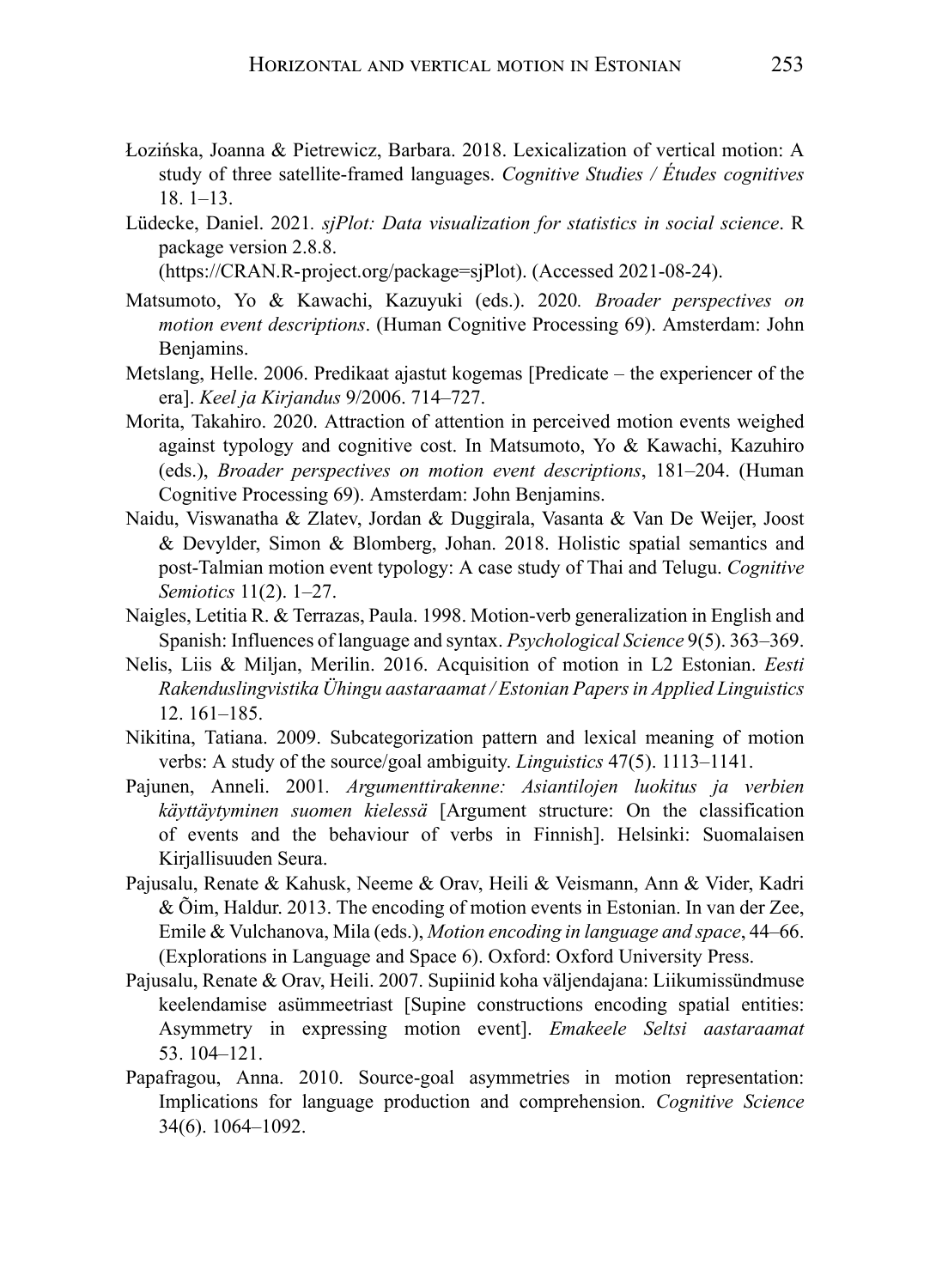- Pasanen, Päivi & Pakkala-Weckström, Mari. 2008. The Finnish way to travel: Verbs of motion in Finnish frog story narratives. In Garant, Mikel & Helin, Irmeli & Yli-Jokipii, Hilkka (eds.), *Kieli ja globalisaatio – Language and globalization*, 311–331. (AFinLAn vuosikirja 66). Jyväskylä: Suomen soveltavan kielitieteen yhdistys AFinLA.
- Pool, Raili & Pajusalu, Renate. 2012. Liikumissündmused eesti keele õppijate kirjalikes narratiivides [Expressing motion events in written narratives of Estonian as a second language]. *Eesti ja soome-ugri keeleteaduse ajakiri – Journal of Estonian and Finno-Ugric Linguistics* 3(2). 153–182.
- R Core Team. 2020*. R: A language and environment for statistical computing*. Vienna: R Foundation for Statistical Computing. (https://www.R-project.org/). (Accessed 2021-08-24).
- Rappaport Hovav, Malka & Levin, Beth. 2010. Reflections on manner/result complementarity. In Doron, Edit & Rappaport Hovav, Malka & Sichel, Ivy (eds.), *Syntax, lexical semantics, and event structure*, 21–38. (Oxford Studies in Theoretical Linguistics). Oxford: Oxford University Press.
- Rose, Michael & Büchel, Christian. 2005. Neural coupling binds visual tokens to moving stimuli. *Journal of Neuroscience* 25(44). 10101–10104.
- Scott, Nicole M. & Leuthold, Arthur & Sera, Maria D. & Georgopoulos, Apostolos P. 2016. Differential neural activity patterns for spatial relations in humans: A MEG study. *Experimental Brain Research* 234(2). 429–441.
- Sivonen, Jari. 2005*. Mutkia matkassa: Nykysuomen epäsuoraa reittiä ilmaisevien verbien kognitiivista semantiikkaa* [Slight hitches: Cognitive semantics of verbs denoting Indirect Path in Modern Finnish]. Helsinki: Suomalaisen Kirjallisuuden Seura.
- Slobin, Dan I. 1996. Two ways to travel: Verbs of motion in English and Spanish. In Shibatani, Masayoshi & Thompson, Sandra A. (eds.), *Grammatical constructions: Their form and meaning*, 195–220. Oxford: Clarendon Press.
- 2004. The many ways to search for a frog: Linguistic typology and the expression of motion events. In Strömqvist, Sven & Verhoeven, Ludo (eds.), *Relating events in narrative, vol. 2: Typological and contextual perspectives*, 219–257. New York: Psychology Press.
- 2006. What makes manner of motion salient? Explorations in linguistic typology, discourse, and cognition. In Hickmann, Maya & Robert, Stéphane (eds.), *Space in languages: Linguistic systems and cognitive categories*, 59–81. (Typological Studies in Language 66). Amsterdam: John Benjamins.
- Slobin, Dan I. & Ibarretxe-Antuñano, Iraide & Kopecka, Anetta & Majid, Asifa. 2014. Manners of human gait: A crosslinguistic event-naming study. *Cognitive Linguistics* 25(4). 701–741.
- Stefanowitsch, Anatol & Rohde, Ada. 2004. The goal bias in the encoding of motion events. In Radden, Günter & Panther, Klaus-Uwe (eds.), *Studies in linguistic*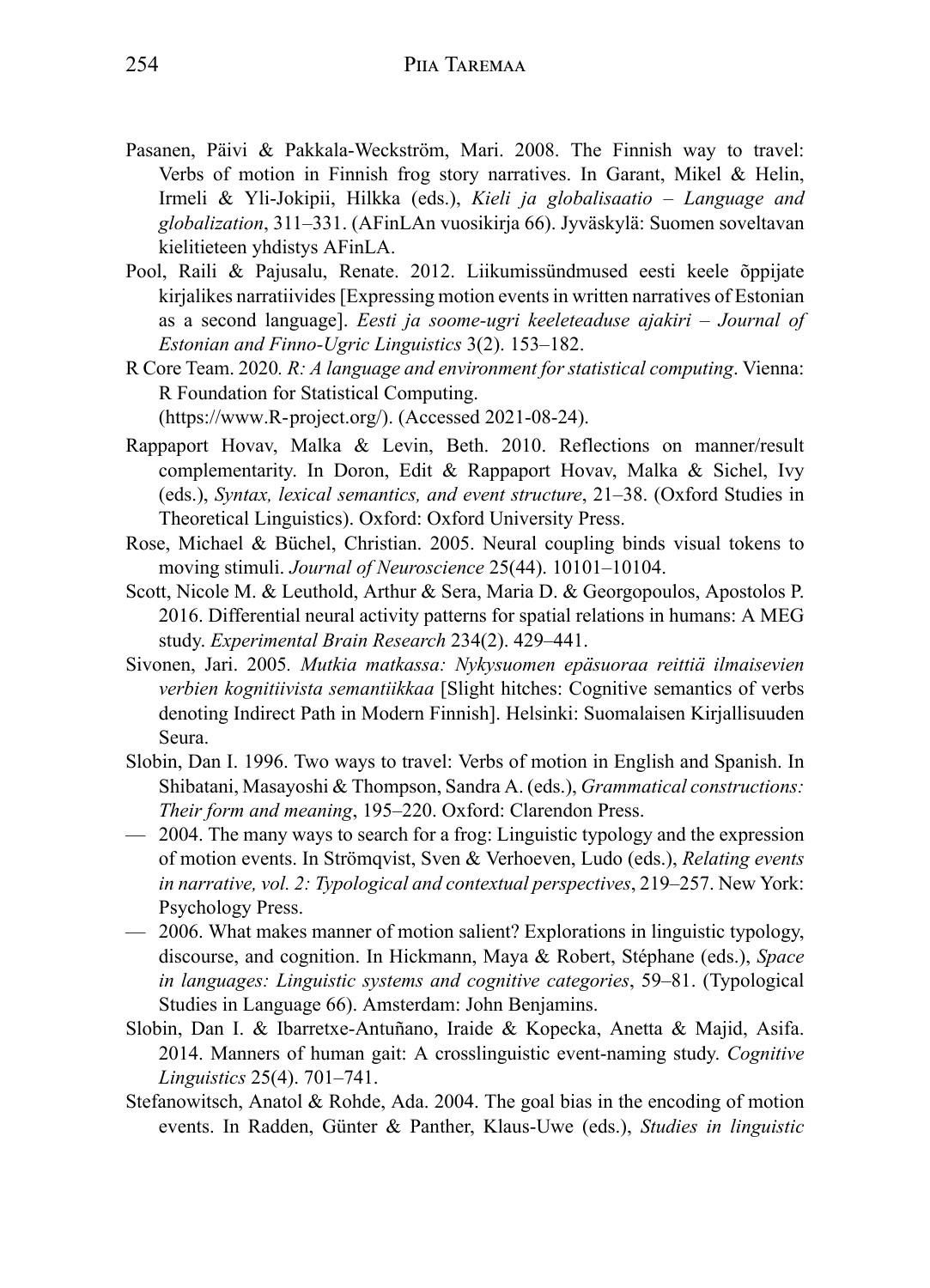*motivation*, 249–267. (Cognitive Linguistics Research 28). Berlin: Mouton de Gruyter.

- Talmy, Leonard. 1985. Lexicalization patterns: Semantic structure in lexical forms. In Shopen, Timothy (ed.), *Language typology and syntactic description, vol. III: Grammatical categories and the lexicon*, 57–149. Cambridge: Cambridge University Press.
- 1988. Force dynamics in language and cognition. *Cognitive Science* 12(1). 49–100.
- 2000a*. Toward a cognitive semantics, vol. I: Concept structuring systems*. Cambridge, MA: The MIT Press.
- 2000b*. Toward a cognitive semantics, vol. II: Typology and process in concept structuring*. Cambridge, MA: The MIT Press.
- Taremaa, Piia. 2017*. Attention meets language: A corpus study on the expression of motion in Estonian*. (Dissertationes Linguisticae Universitatis Tartuensis 29). Tartu: University of Tartu Press. (Doctoral dissertation).
- 2021a*. Data and R code for "Verbs of horizontal and vertical motion: a corpus study in Estonian"*. DataDOI. (Last updated 2021-08-24). (https://datadoi.ee/handle/33/350).
- 2021b. Liikumisverbid horisontaalsel ja vertikaalsel teljel: Ühe sorteerimiskatse tulemused [Motion verbs along the horizontal and vertical axes: A sorting experiment]. *Keel ja Kirjandus* 3/2021. 227–243.
- Tragel, Ilona & Veismann, Ann. 2008. Kuidas horisontaalne ja vertikaalne liikumissuund eesti keeles aspektiks kehastuvad? [Embodiment of the horizontal and vertical dimensions in Estonian aspect]. *Keel ja Kirjandus* 7/2008. 515–530.
- Tuuri, Emilia & Belliard, Maija. 2021. Liikkeen kielentämisen variaatio lähisukukielissä: Väylän alun ja lopun ilmaisu suomessa ja virossa [Variation in the expression of motion in closely related languages: Expressing the beginning and the end of Path in Finnish and Estonian]. *Finnish Journal of Linguistics* 34. 257–299.
- Tyler, Andrea & Evans, Vyvyan. 2003*. The semantics of English prepositions: Spatial scenes, embodied meaning and cognition*. Cambridge: Cambridge University Press.
- Vendler, Zeno. 1957. Verbs and times. *The Philosophical Review* 66(2). 143–160.
- Viht, Annika & Habicht, Külli. 2019*. Eesti keele sõnamuutmine* [Estonian morphology]. (Eesti Keele Varamu 4). Tartu: Tartu Ülikooli Kirjastus.
- Zwaan, Rolf A. 2003. The immersed experiencer: Toward an embodied theory of language comprehension. *Psychology of Learning and Motivation* 44. 35–62.